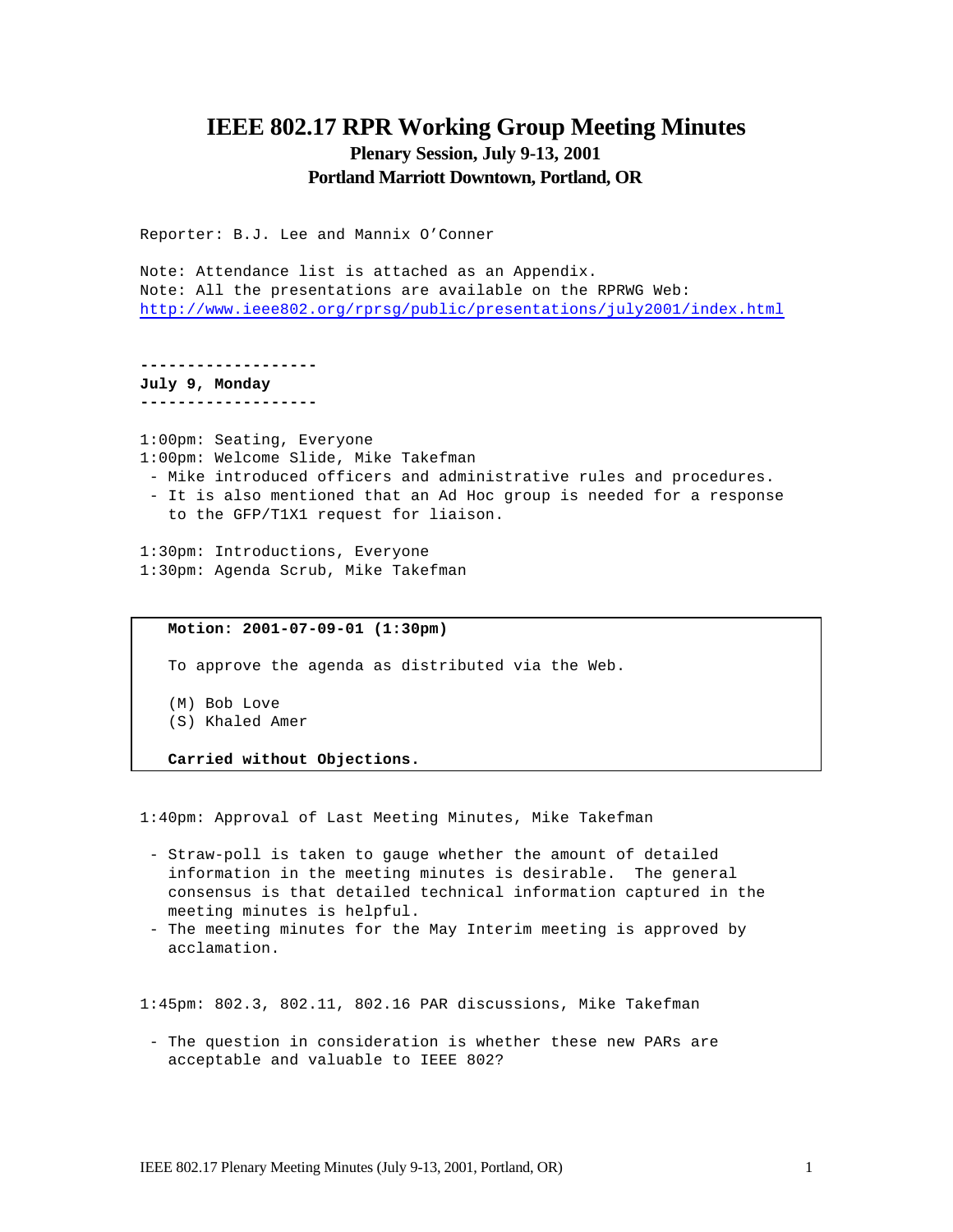- Q: A protocol agnostic and generic MAC is being discussed in the 802.16 PAR. What implication does this have on 802.17?
- Q: Is EFM (Ethernet in the First Mile) PAR addressing the same problems as 802.17?
- A: Mike will gather questions and present them to EFM on behalf of 802.17.

1:50pm: Discussion on 802.17 Networking Need, Mike Takefman

- Mike announces the availability of a file server for the July meeting, and discusses the need for Internet access during the meetings. Purchase of cable modem router and switches are also proposed.

#### **Motion: 2001-07-09-02 (2:00pm)**

802.17 authorizes the collection of a \$10 fee per person to finance the purchase of equipment in support of meetings. Any excess shall be used for additional equipment purchases or be used for refreshments at the next meeting.

Procedural (>50%)

- (M) Bob Love
- (S) Nader Vijeh

**Approved by unanimous consent.**

#### 2:05pm: **Presentation – Architecture and Analysis, Harry Peng, Nortel**

- Presented summary of previously passed motions with gap analysis, and proposed a draft for the organization of standard sections.

Comment: Bob Love pointed out that 802.1D compatibility might need to be addressed as a separate supplementary PAR under 802.1 group.

2:25pm: **Presentation - EFM Overview, Howard Frazier (Chairman of EFMSG)**

- As part of EFMSG PAR approval process, Howard presented EFMSG PAR and 5 Criteria and invited questions from 802.17. Formal questions are due 5:00pm Tuesday.
- EFM Study Group Objectives are:
	- . Support subscriber access network topologies.
	- . Provide a family of physical layer specifications.
	- . Support far-end OAM for subscriber access networks.

Q: Do you envision that PON will use CSMA/CD?

- A: No. A number of MAC proposals for subscriber access network exist, which are considered as "minimal augmentation to existing 802.3 MAC."
- Q: How "minimal" is the change?
- A: All the proposals so far have introduced small changes to MAC, all in the control sublayer, or in the PHY.
- Q: Is EFMSG considering mechanisms for resiliency and redundancy?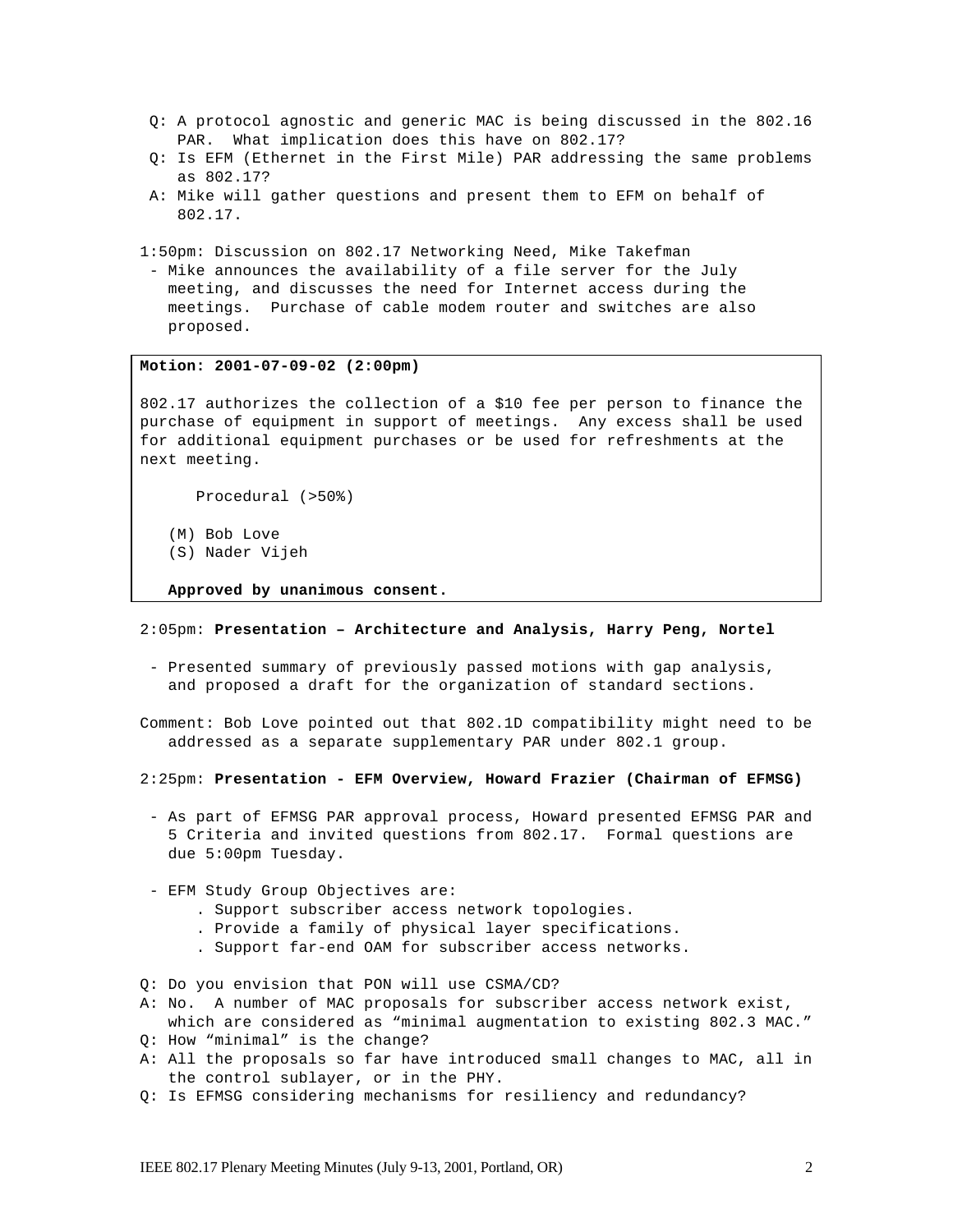- A: Use of 802.3ad is being discussed.
- Q: What technology is being considered for multipoint to multipoint connectivity over PON?
- A: EFMSG considers PON as the point to multipoint technology. Ring topology is not being considered.
- Q: Doesn't EFMSG effort overlap with that of RPRWG?
- A: It is true that RPR and EFM may compete in Metro access area. In a sense, same is true with 802.3 Ethernet and 802.17 RPR. But, in general, EFM and RPR do not overlap.
- Q: Have you considered using digital wrapper on the fiber for FEC?
- A: There are proposals on FEC.
- Comment: Joint work in EFM and RPR on OAM specifications would really be beneficial.

3:00pm: Break

3:20pm: **Presentation – Gap Analysis of Remaining Objectives, Mike Takefman**

- Mike presented a gap analysis as a Cisco employee.

- 3:50pm: **Presentation IETF IPoRPR Input to 802.17 RPRWG, Albert Herrera**
- Albert presented IETF IPoRPR WG status, and an overview of IPoRPR framework described in the latest framework draft, draft-ietf-iporpr-framework-01.txt.
- Q: How do you propose to encapsulate MPLS within RPR?
- A: There are several proposals, and will be posted in the reflector.
- Q: CAC and BW management in L2 would greatly complicate the MAC specification.
- A: Details need to be worked out more.
- Comment: Tight interaction between L2 and L3 should not be considered as desirable. Previous examples are IP over ATM and Optical networks, where the tight integration between multiple layers are avoided.
- 4:15pm: **Presentation RPR Fault and Performance Monitoring Primitives and Parameters, Angela Faber, Telcordia Technologies**
- Presented background overview on fault and performance monitoring requirements, and proposed a set of related objective motions.
- Q: Are you proposing PM accumulation approach used in SONET world (e.g., 1 second interval)? How about the approach being used in the packet world?
- A: A good balance between the SONET and packet worlds needs to be investigated more.
- Comment: Let's not put the motions without detailed proposal on the table at the same time.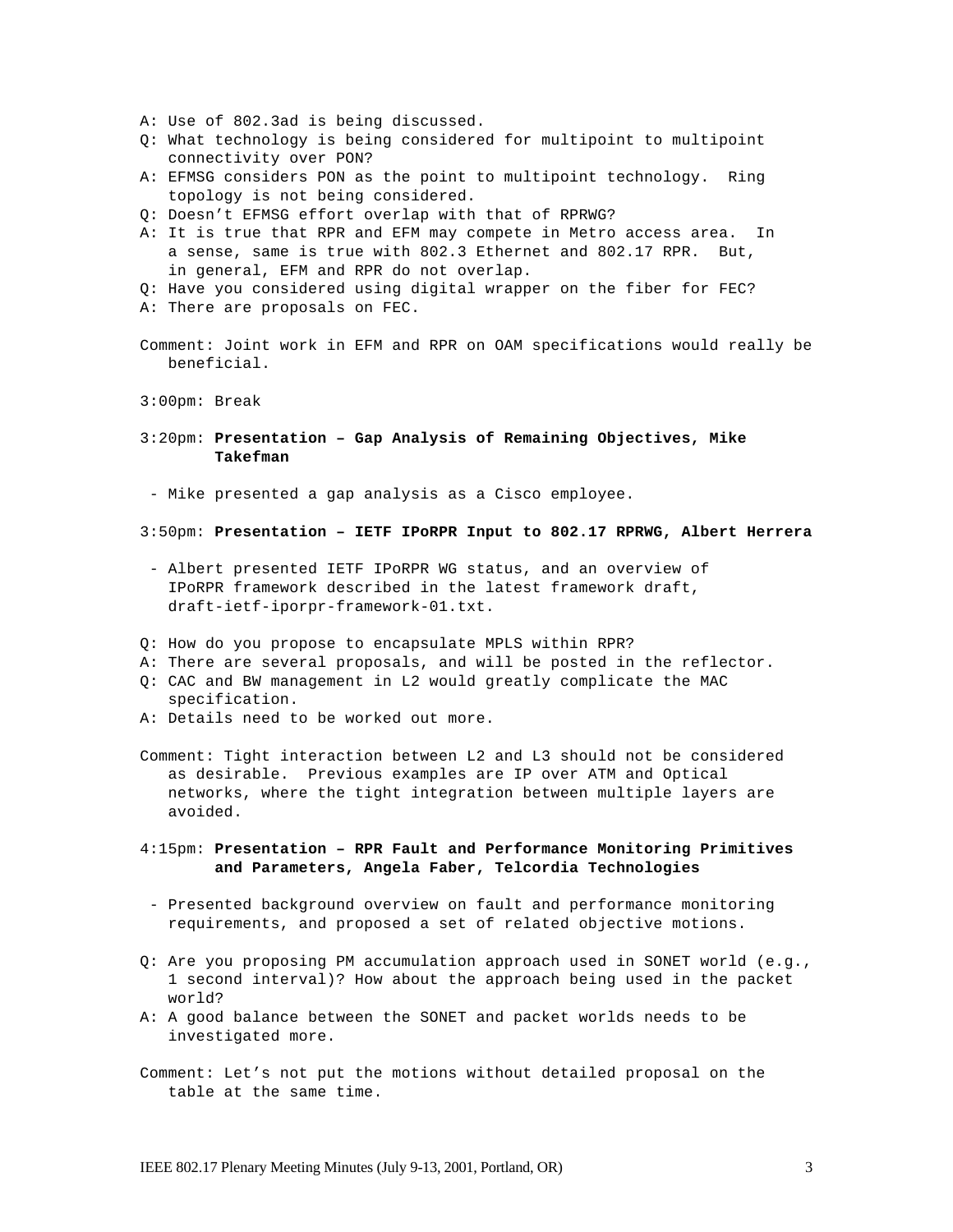### 4:30pm: **Presentation – Plans to Reorganize Sub-IP Technologies in IETF, Dan Romascanu et al.**

- "This presentation is part of an effort to enable communication and try to learn from each other group's concerns and model of dealing with the problems" of ever expanding work scope of various IEEE and IETF working groups.
- 4:55pm: **Presentation SLA Delivery over RPR, Krishna Pattabhiraman, Coriolis**
- Presented a need for SLA-aware MAC, and suggested corresponding implementation approaches.
- Q: What would be the typical traffic profile of aggregated Ethernet traffic over RPR?
- A: Do not know.
- Q: Why can we not oversubscribe the CIR service?
- A: It is not possible.

Comment: CIR SLAs cannot be achieved by doing BCN-like flow control.

## 5:15pm: **Presentation – IETF Ethernet Interfaces and Hub MIB WG Update, Dan Romascanu, Avaya Inc**

- Title says it all. It is also pointed out that the RPR MIB is out of the current Ethernet MIB WG charter.
- 5:35pm: Terms and Definitions Ad Hoc Group work continues for another two hours, before the EFM tutorial scheduled at 8:00pm.

5:35pm: RPRWG Adjourns for the day.

## **------------------- July 10, Tuesday**

**-------------------**

8:00am: Seating, Everyone 8:25am: Agenda Scrub, Mike Takefman

8:30am: **802.17 position on EFM PAR, Bob Love**

- Bob drafted formal comments and request for clarification to the EFMSG regarding the potential conflict with Distinct Identity.
- A small group of volunteers will further refine the draft for a formal response to EFMSG on the issue (by 5:00pm Tuesday).

### 8:45am: **IP Differentiated Services Requirements for RPR, Siamack Ayandeh, Onex Communications**

- Presented a background on IP Diffserv, and RPR requirements for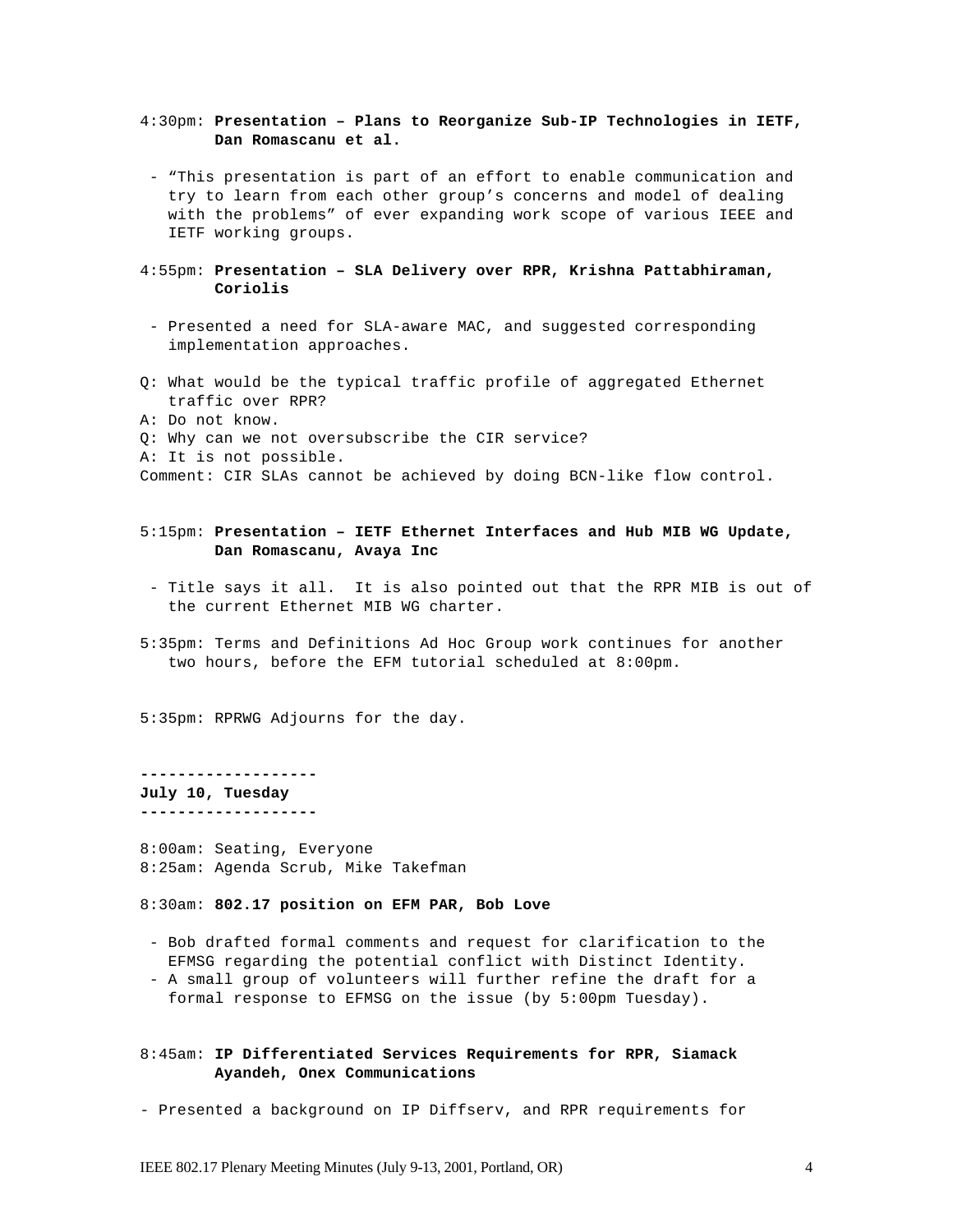interoperability model to achieve Diffserv compliance.

Comment: Interworking model seems to be a better choice than interoperability, since RPR is not only for IP. MPLS is also not 100% diffserv compliant (e.g., 3 bits for CoS).

#### 9:15am: **OAM&P Requirements for RPR, Italo Busi, Alcatel**

- Analyzed OAM&P requirements for 802.17 standard specifications.

Q: Do you think that the topology defect information, such as duplicate MAC addresses, also needs be included in the MAC level OAM&P? A: Yes.

Comment: There are many classes of failures MAC cannot handle, so mechanisms are necessary for alarm indication to higher layers.

## 9:35am: **Interoperable Features – CRC checking, Cut-through, Preemption., David James, Lara Networks**

- Discussed CRC generation and handling in cut-through transit path, and compatibility issue with preemption.

## 10:00am: **Scaling RPR with WDM and multiple rings: One control plane, Multiple transit paths, Fredrik Orava, Dynarc**

- **-** Discussed rationale for multiple independently operating RPR rings, and implementation approaches.
- Q: How would you handle out-of-order packets across multiple rings?
- A: Aggregation sub-layer above the MAC will handle it.
- Q: What problem does the multiple ringlets solve?
- A: Capacity increase is one of them.
- Comment: Scalability is also a big plus, since the aggregation and distribution only occur at add and drop points.

10:25am: Break

## 10:40am: **Thoughts on RPR Protection and Topology Discovery, George Suwala, Cisco**

- Presented overview description of SONET-like protection hierarchy, different protection strategies (e.g., wrapping and steering), and topology discovery mechanism.
- Q: Do you have performance data on the amount of packets lost under wrapping, steering, and combined wrapping/steering scenarios?
- A: Wrapping occurs within a few miliseconds.
- Q: What is the advantage of having protection hierarchy in steering?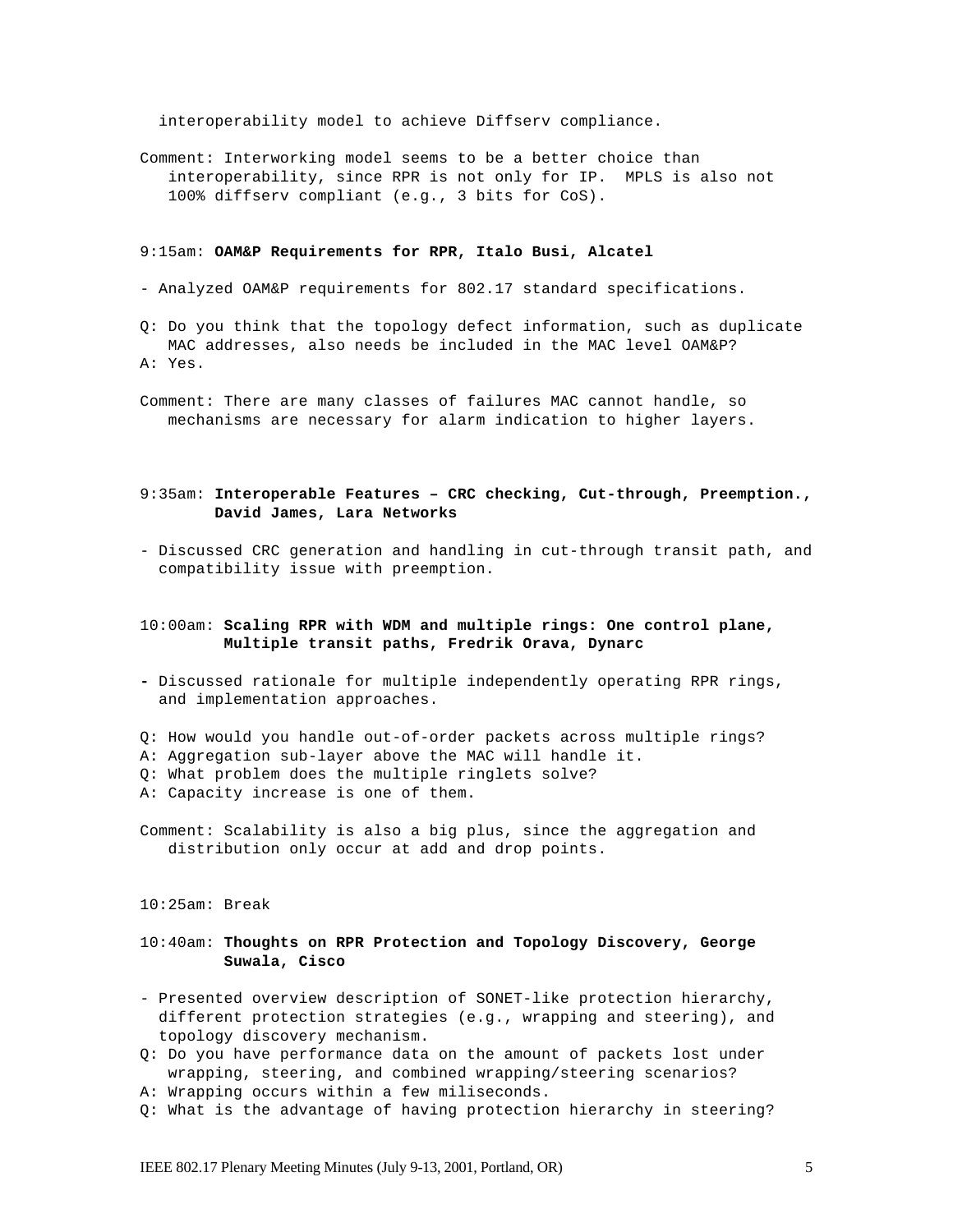A: Same as in wrapping.

#### 11:20am: **SWIS Advantages, Leon Bruckman, Corrigent**

- Discusses the issues of interoperability and multicast advantage of SWIS (Selective Wrapping and Independent Steering) which was proposed in May 2001 Interim meeting.
- Q: Does SWIS require packet multiplexing of normal flow and wrapped flow under single fiber cut, requiring more capacity?
- A: It is correct, and will be investigated more.

### 11:50am: **Mapping of RPR over SONET/SDH, Italo Busi, Alcatel**

- Analyzed and compared the possible alternatives to map RPR frames over a SONET/SDH container, e.g., HDLC/PPP and GFP.
- Q: Have you done any study on the statistical performance of HDLC/PPP inflation factor?
- Q: You claimed GFP is bit-rate scalable. What would be the scalability limit?
- A: From the ASIC design point of view, the HDLC implementation is very difficult at high bit rate.
- Q: Do you require any additional information from RPR layer to support GFP? If not, what is the issue here?
- A: At least, it needs to be mentioned that RPR supports GFP PHY for interoperability.
- Comment: We need to have specific and solid proposal to be considered seriously in 802.17. Slide ware should not be considered enough.

11:55am: Lunch Break 1:05pm: **EFM Response Discussion, Bob Love**

- Bob presented a refined version of RPRWG response to EFMSG PAR, especially on the distinct identity issue. More discussions followed, and the following motion was approved.

## **Motion: 2001-07-10-01 (1:15pm)**

To approve the draft RPRWG response letter to EFMSG PAR as an official submission. (The draft letter is posted on the web.)

Technical (>=75%)

- (M) Bob Love
- (S) Jim Mollenaur
- (Y) 23 (N) 1 (A) 22

**Motion Carried.**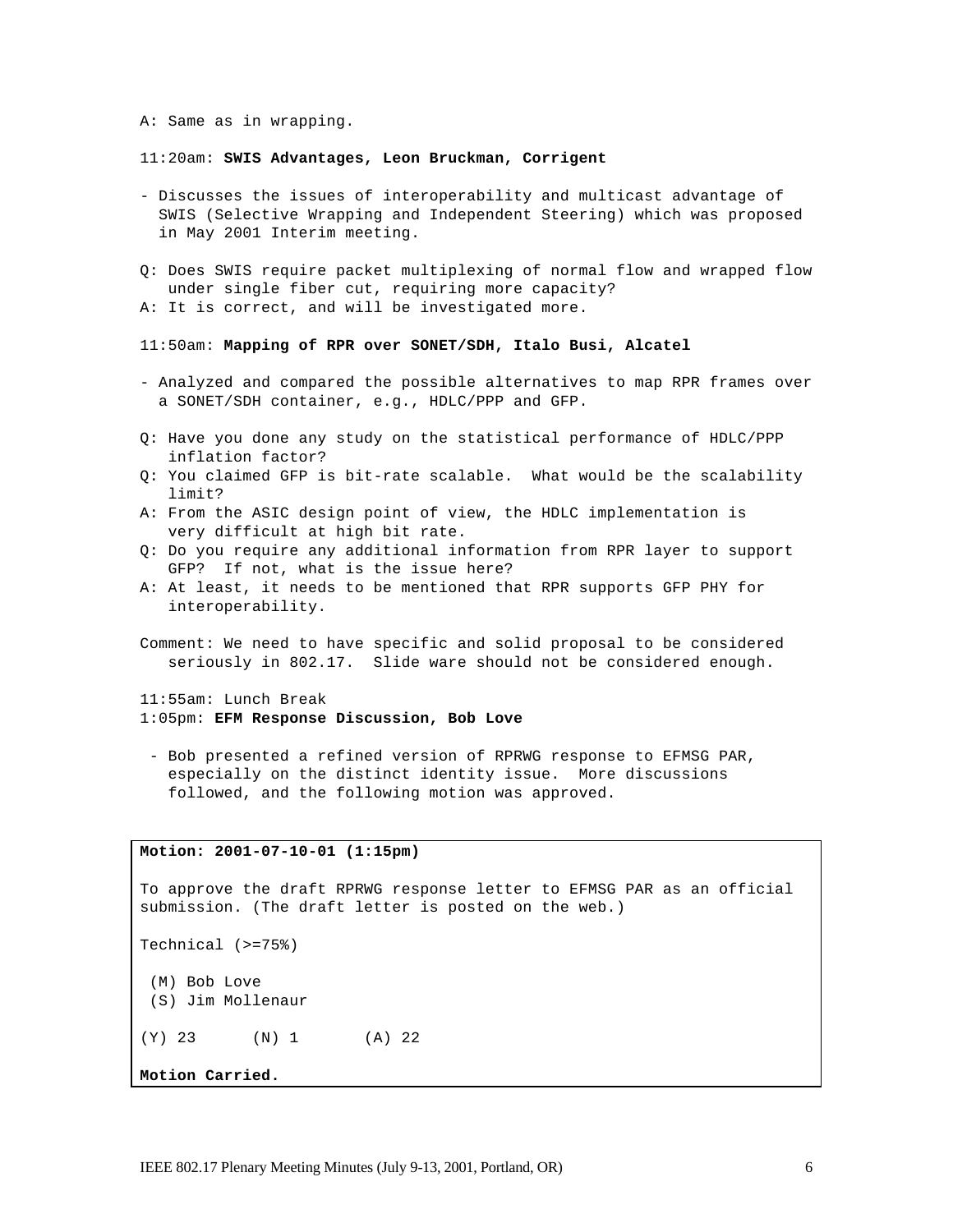### 1:15am: **Protection Requirements for RPR Interconnection, BJ Lee, Tropic Networks**

- Discussed a need for fast protection switching mechanism for ring interconnection, and suggested that the issue be investigated by 801.17 as a possible Informative Annex at a minimum.

Comment: Although such need exits as part of the end-to-end solution, it is considered out of the scope of 802.17.

### 1:40pm: **Bridging over RPR, Gunes Aybay, Riverstone Networks**

- Presented that Carriers and ILECs wanted to build L2 transport networks, and encapsulation bridging is the simplest solution.

Q: Why do we need separate learning packets?

A: We need a separate type field, since RPR nodes may support multiple protocols.

#### 2:00pm: **RPR Bridging – Packet Walkthroughs, Wai-Chau Hui, Nortel**

- Presented various bridging scenarios including transparent bridging and single/double encapsulation bridging, and proposed double encapsulation bridging mechanism as a scalable solution.
- Q: Is anything special required from RPR MAC for encapsulation bridging? A: No.
- Q: MAC address scaling issue is also important in provisioning.

A: Yes.

### 2:00pm:**Issues in Automatic Topology Discovery for RPR, Brian Holden, PMC-Sierra**

- Discussed various issues expected in automatic topology discovery protocol considerations, and proposed a set of recommendations on the necessary requirements.

Comment: There may be potential problems with manually provisioned numbering.

#### 2:50pm: Break

#### 3:04pm: **RoadRunner Deployment of RPR, Michael Kelson, Road Runner**

- Presented RoadRunner's SRP network deployment, and rationale.
- Q: Do you provide any high priority SLAs?
- A: No, currently only the low priority traffic is supported.
- Q: What is the expected peak bandwidth from a single subscriber?
- A: 8Kbits now and grows by 2Kbits per year. Each CMTS supports 2-4K customers.
- 3:35pm: **Topology Discovery and Changes, Frederic Thepot, Dynarc**
- Presented a description of Dynarc's implementation of topology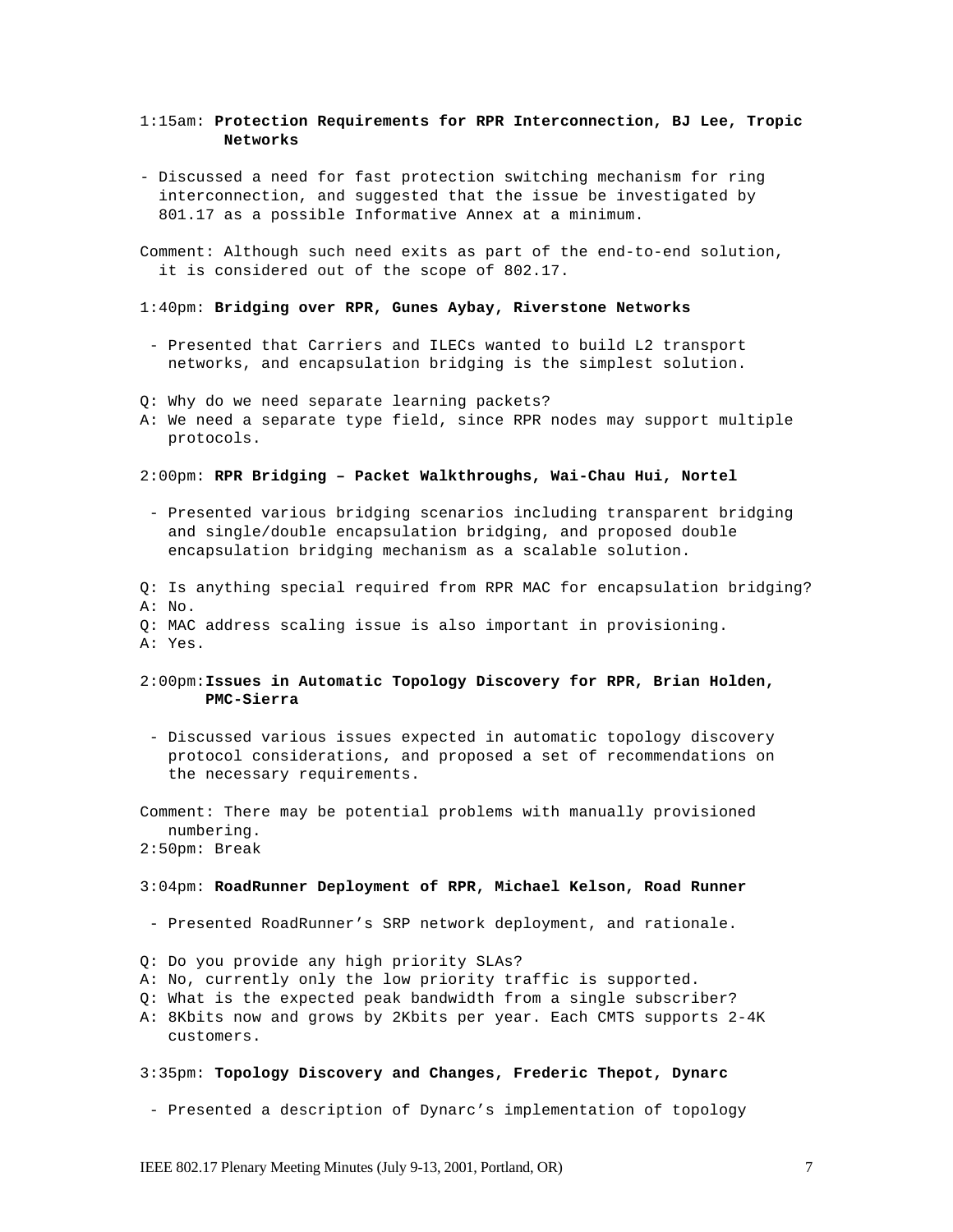discovery protocol at the boot stage.

- Q: We have already passed an objective motion for masterless operation. Do you have comment on this?
- A: Master is only necessary at boot-up time. After that, it runs masterless.

## 4:00pm: **Topology Discovery with Traffic Engineering Applications, Pankaj Jha, Cypress**

- Presented a need for traffic engineering consideration for the RPR topology discovery mechanism, including node traffic engineering requirements and user overrides.
- 4:15pm: **RPR Topology Discovery Proposal, John Lemon, Lantern Communications**
- Presented a description of topology discovery protocol proposal.
- Q: Why do you say that the topology discovery should not be tightly integrated with the steering protection scheme?
- A: It is partly due to different time scales.
- Comment: A more detailed description of the proposal will be posted before the next meeting.
- 4:40pm: **RPR MAC Address-Station ID Binding and Fairness Algorithm, Nirmal Saxena, Chip Engines**
- Presented a proposal for the adoption of station ID for fast address lookup and finer granularity bandwidth allocation.
- 5:00pm: **Ad Hoc work continues (Terms and Definitions/T1X1.5), Bob Sultan/Mike Takefman**
- **-** The official response letter to T1X1.5 will be presented for 802.17 approval at the September Interim meeting.
- 5:00pm: RPRWG adjourns for the day

**------------------- July 11, Wednesday**

**-------------------** 8:00am: Seating, Everyone 8:05am: Agenda Scrub, Mike Takefman - Agenda approved without objection

8:10am: **Presentation – Mapping Types of Service to RPR Priorities, Gal**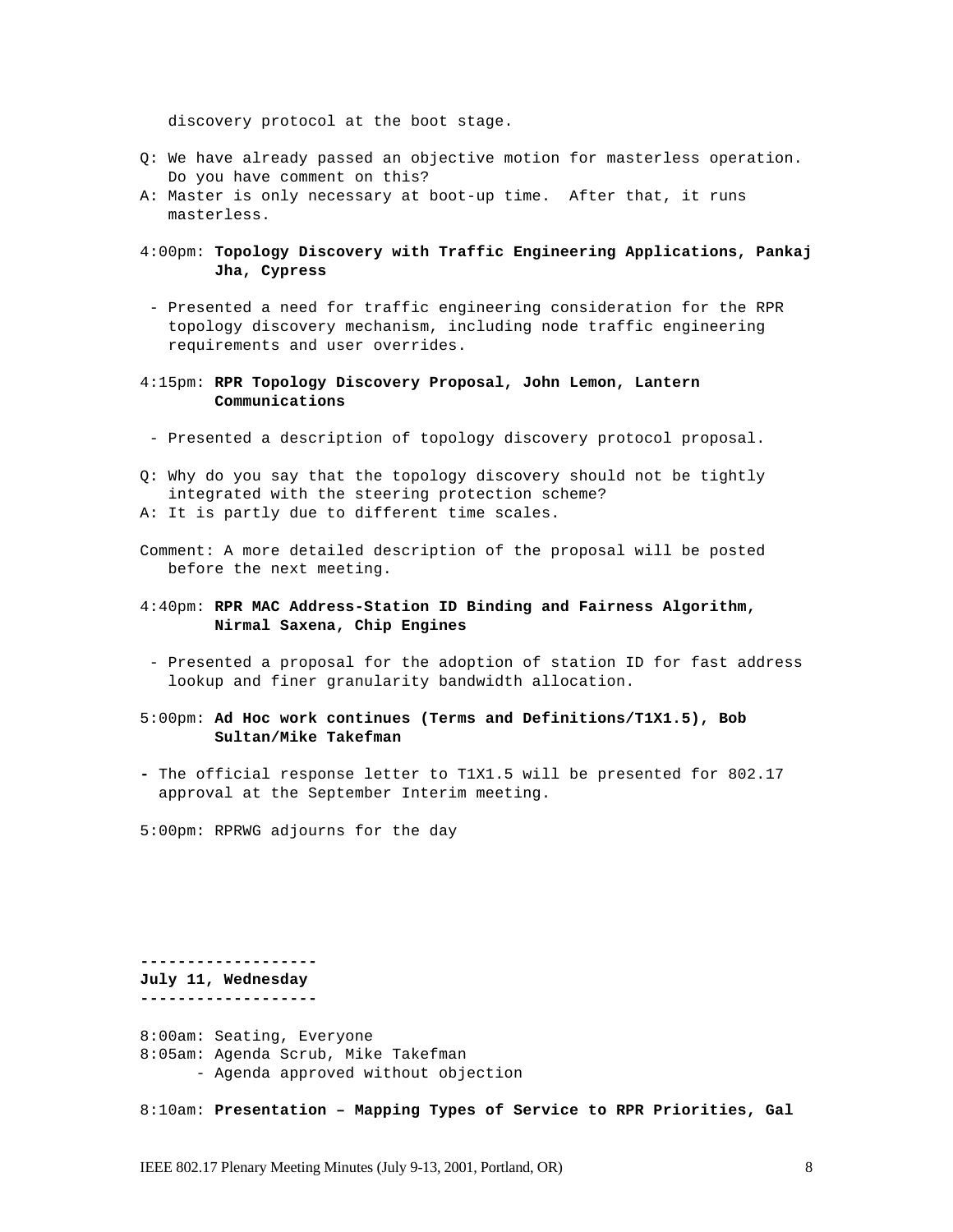#### **Mor, Corrigent**

- Suggested ways to speed up the 802.17 standard effort. The suggestions included limiting the scope of bandwidth management protocol specification, and leaving the transit path implementation to the vendors.

### 8:35am: **Presentation –Ring Span Bandwidth Management in RPR, Pankaj Jha, Cypress**

- Presented rationale and RPR MAC design issues for supporting heterogeneous span link bandwidth.
- 8:55am: **Presentation Transit Buffer Implementations for 3 Classes of Service for RPR, Necdet Uzun, AuroraNetics**
- Discussed a need for the support of 3 priority service classes, and compared simulation results for the two and three transit buffer implementations.

#### 9:20am: **Presentation – RPR Proposal, John Hawkins, et al.**

- Presented a joint framework proposal for RPR standard by 7 companies.
- Q: Is the membership for this joint effort open to everyone?
- A: Yes.
- Q: What is the timeline of this joint proposal in a detailed format?
- A: By November 2001.
- Q: Don't you think it is a low blow to name a specific company for the particular criticisms?
- A: It is not intended that way at all.

10:00am: Break

### 10:10am: **Presentation – Proposed VOQ-aware MAC, Adisak Mekkittikul, Lantern Communications**

- Presented a bandwidth allocation/regulation mechanism which also addresses HOL and weighted fairness problems.
- Q: Does the rate control message operate on one ring or many?
- A: It operates only on one ring, but there are many rate control messages so you can have N number of rings. This provides maximum implementation flexibility.
- Q: If you accumulate credits, then you will have suboptimal link utilization?
- A: It is a trade off between the performance and complexity.
- Q: When can we have a written spec for this proposal?
- A: It will be fully described in text as soon as possible.
- Q: Could we achieve the same results with the VOQ outside MAC?
- A: Physically it is outside, but logically it is inside the MAC
- A: We should leave the queueing structure outside the MAC, so that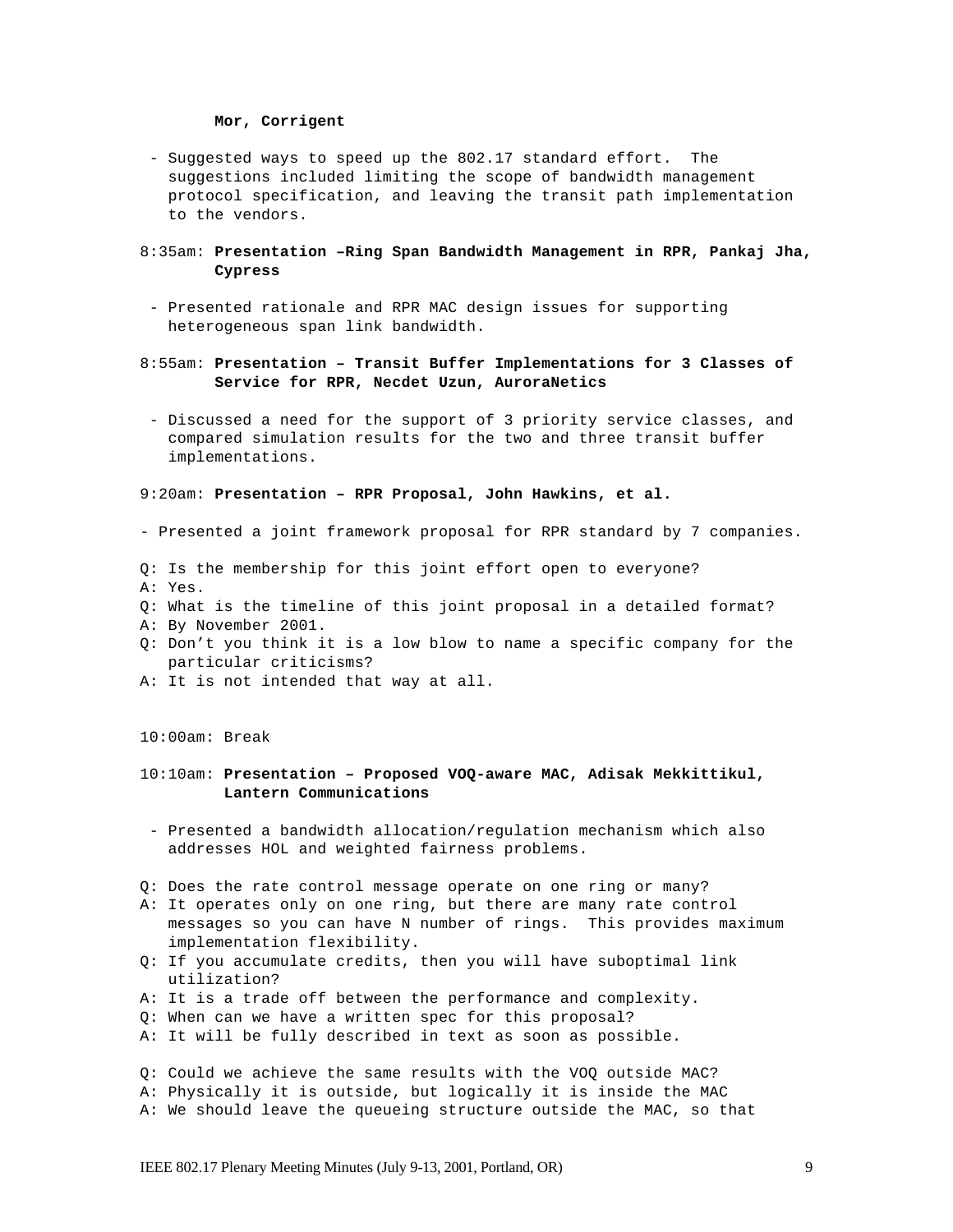various implementations are possible.

### 10:55am: **Presentation – Providing Enhanced Fairness, Necdet Uzun, AuroraNetics**

- Presented a weighted fairness mechanism to cope with bandwidth reuse performance arising under certain heterogeneous traffic load scenarios.
- Q: Can we use a single queue with special queueing to solve HOL?
- A: You can use VOQ if you want, but you should not force everyone to do it.
- Q: If the MAC doesn't provide the ability to signal, will we be stuck with a limited ability to control traffic?
- A: Our MAC can provide you the information to schedule your traffic as you like.
- Q: You say you are proposing a MAC implementation that supports VOQ.
- A: No, I will not send N information to every node, but I will send you the choke point on the network and you can use the information to schedule the traffic.
- Q: Do you need upper layer mechanism to control traffic?
- A: Only weights handle this. If your traffic pattern changes dynamically you must reallocate the weights.
- Q: Are you using a signaling protocol?
- A: Yes, but this is out of the MAC. I cannot comment on a specific implementation without knowing the problem.
- Q: This solution adapts at a relatively slow rate . At some point the upper layer protocol adapts very slowly to the feedback. Don't we need a faster feedback mechanism?
- A: We never heard how any other proposal assigned weights. We can assign weights too.

## 11:15am: **Presentation – Extending SRP Based on 802.17 Feedback, Steve Wood, Cisco**

- Discussed various areas for enhancement of Cisco SRP for TTM 802.17 Standard.
- Q: IEEE 802 runs on parliamentary procedure, so companies are not the issue, technologies are. What we saw this morning was a group of companies agreeing to compromise using all the brains in the room including Cisco to solve the real problem rather than pushing one or the other proposal.
- A: The MOU done today needs to be a real proposal. Cisco has been doing that. All we are saying is the we have some implementations and we need to discuss them.
- Q: My question is sugar coating a poison pill. Steering and Wrapping on the same ring implies all vendors must institute steering and wrapping.
- A: We feel the wrapping nodes may have to do more work but we are developing a proposal.
- Q: VOQ needs support from the network, but it doesn't have to be supported in any particular implementation.
- A: We are in agreement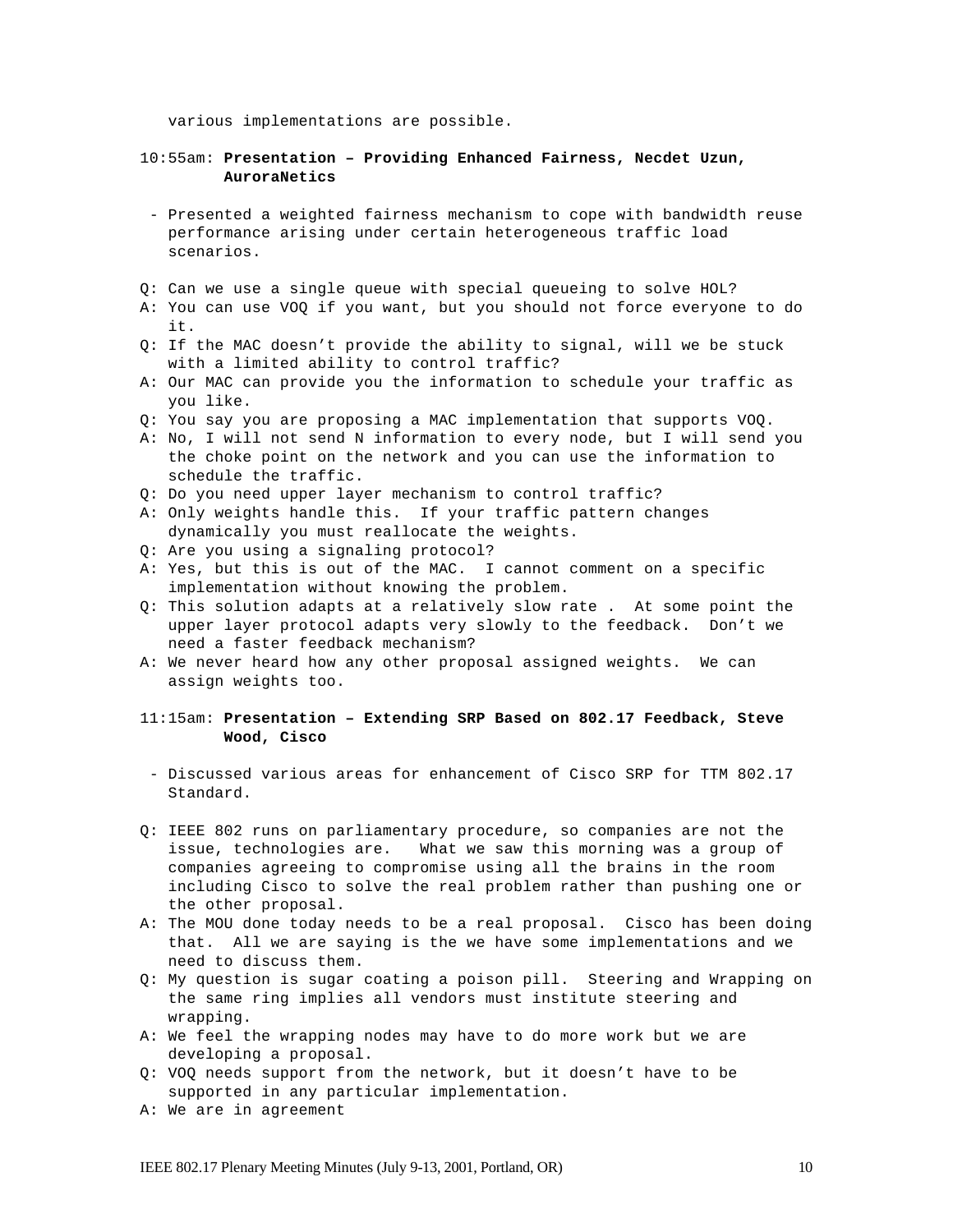- Q: Do we have an SRP proposal available?
- A: Can we put an RFC on the web site as a starting point? The extensions are not available because they are new.
- Q: Do you support a modified Ethernet frame for the RPR frame?
- A: We feel that the RPR should be a header, but not inserted inside the Ethernet frame.
- Q: Is HOL blocking a problem, and how can the system get at the packet to solve HOL?
- A: It hasn't been a problem in our networks. VOQ doesn't need to get to the MAC buffer to resolve HOL. It can go to a table and make the decision how to forward.
- Q: If there is a TDM packet, you don't want to discard packets because there is an error in the payload.
- A: We say you should deliver the packet but want to know there was an error.
- Q: With HOL blocking and there are 2 or more choke points is there a way to deal with this?
- A: Does the source address exist in the message? Today SRP only has nodes that are congested give these messages. The question is how complex is the solution to get to 100% utilization.
- Q: If there is an error in the header, you don't want to deliver those packets.
- A: We don't want to deliver packets to the wrong address, if there is a header error.
- Q: Regarding your Transparent Bridging proposal, does it imply wire speed learning?
- A: Isn't this a requirement of all learning bridges? You could use the TTL to filter this, but it would be underpowered.

12:00am: Lunch Break

#### 1:00pm: **Presentation – Ring Size Survey, Harry Peng et al.**

- Presented customer survey results on the deployed number of rings and nodes, and sizes, and recommended the upper bounds of 256 nodes and 6000Km circumference for the optimization goal.

Q: Is 6000Km circumference covering the WAN part of our mandate? A: PAR states that 802.17 works on LAN/MAN/WAN.

Comment: It is believed that bandwidth needs be accounted for as well, regarding the optimization goal.

## 1:25pm: **Presentation – 1500 Bytes is not a Virtue, Denton Gentry, Dominet Systems**

- **-** Discussed benefits and drawbacks of large frame sizes.
- Q: Having 9KB MTU is unnecessary burden for the MAC, only to support 1% of typical applications? All the MTU discovery mechanisms mentioned here are the higher layer functions.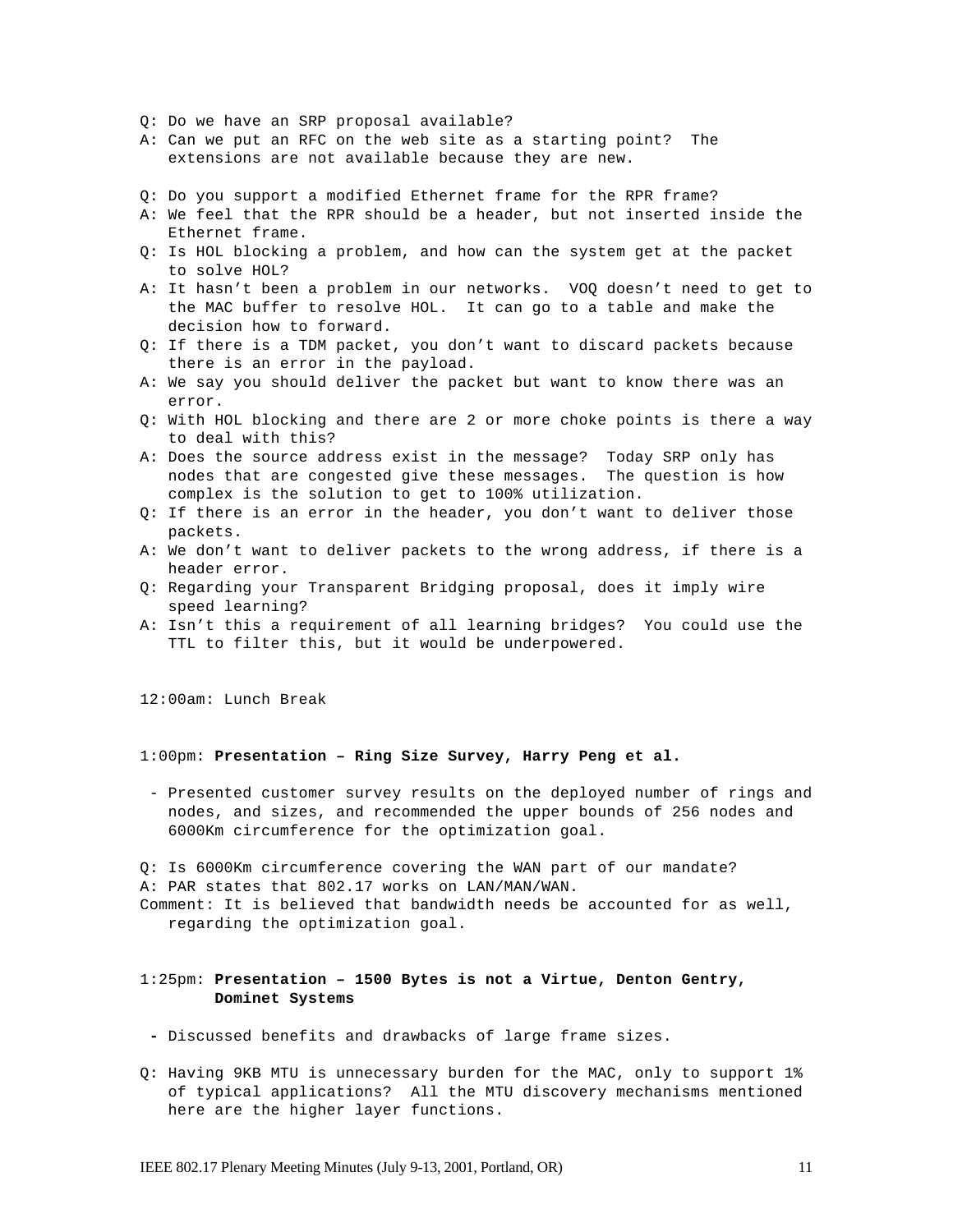### 1:50pm: **Presentation – The Importance of Link Aggregation to RPR, Bruce Johnson, Excite@Home**

**-** Presented a customer need for link aggregation feature of RPR.

#### 2:15pm: **Presentation – RPR & OAM, Ashwin Moranganti, Appian**

- Discussed why RPR needs to have OAM functionalities, and proposed to use CRC for error detection mechanism and to adopt frame-based approach.

Q: Do you think we need OAM per destination node, as in ATM OAM per VC? A: Yes. Q: Why 802.17 standard group has to do this OAM? Comment: It would be important to deliver consistent OAM mechanisms across different 802 groups to the service provider customers.

2:40pm: Break

#### 2:50pm: **Presentation – Plug and Play Operation, Jim Kao, AuroraNetics**

- Presented ring ID discovery mechanisms for RPR plug and play operation.
- Q: Ring ID does not seem necessary, especially with added requirement for the ring ID assignment mechanisms.
- Q: What is the functionality achieved by the Ring ID?
- A: It is to identify the wrapping condition.

## 3:30pm: **Presentation - Performance Study of Nortel OPE-RPR (II), Changcheng Huang, Carleton University**

- Presented simulation study results of Nortel's RPR implementation.
- Q: Slides show two different packet size numbers, which one is correct?
- A: Trimodal with average size of 444.4 Bytes.
- Q: What is the ring size used in the simulation?
- A: Ring span of 20Km with 16 nodes, i.e., 320Km circumference.
- Q: How do you measure HOL delay?
- A: From the time when the packet is advanced to the head of the input queue.
- Comment: For the user end-to-end delay measurement, the ingress queueing delay should also be included.
- Q: All the delay results are shown for Node 1 which is closest to the hub server?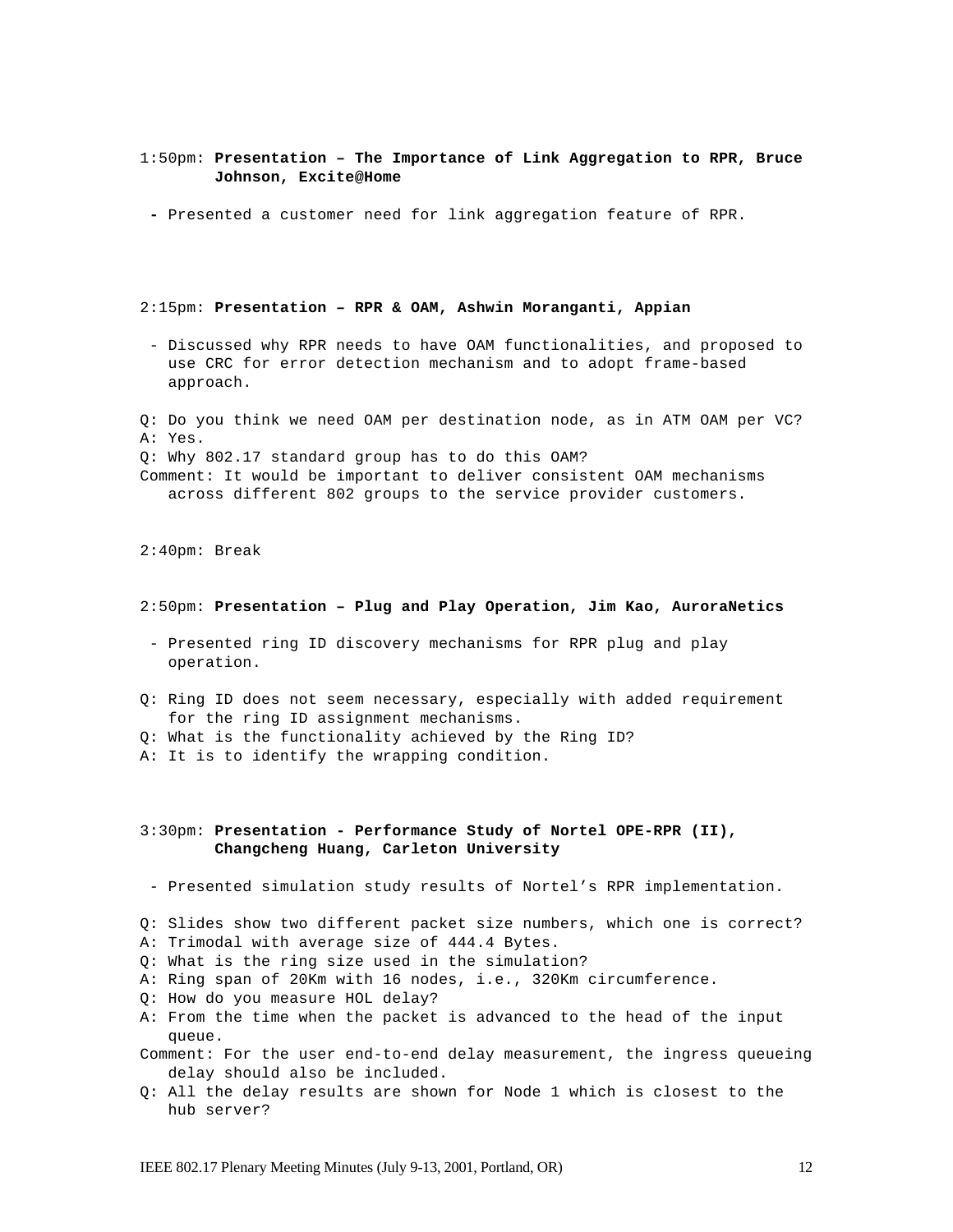A: Yes.

3:50pm: RPRWG adjourns for the day, while the performance Ad Hoc continues until the IEEE 802 social reception at 6:30pm.

**------------------- July 12, Thursday**

**-------------------**

8:00am: Seating, Everyone 8:05am: Agenda Scrub, Mike Takefman - Agenda approved without objection.

8:10am: **Presentation – Proposed Outline for the Standard, Jim Mollenauer, Technical Strategy Associates**

- Presented a proposed outline for 802.17 RPR Standard.

Comment: Let us put the draft proposals on the web, based on the proposed outline of the Standard.

Comment: There is a space on the current 802.17 web for the drafts, and it could be used for that purpose.

Comment: The draft proposals should be required to be made available at least a week prior to the meetings.

9:10am: Agenda Re-scrub, Mike Takefman

#### **Motion: 2001-07-12-01 (9:12am)**

Motion to modify the agenda for today's meeting.

 (M) Bob Love (S) Mannix O'connor

**Approved without objection.**

Motion: Bob wanted to have discussions on Balloting of Terms and Definitions, EFM response, EFM Press Release, before the review of voters and voting rules.

9:20am: **Discussion on Balloting of Terms and Definitions, Bob Love**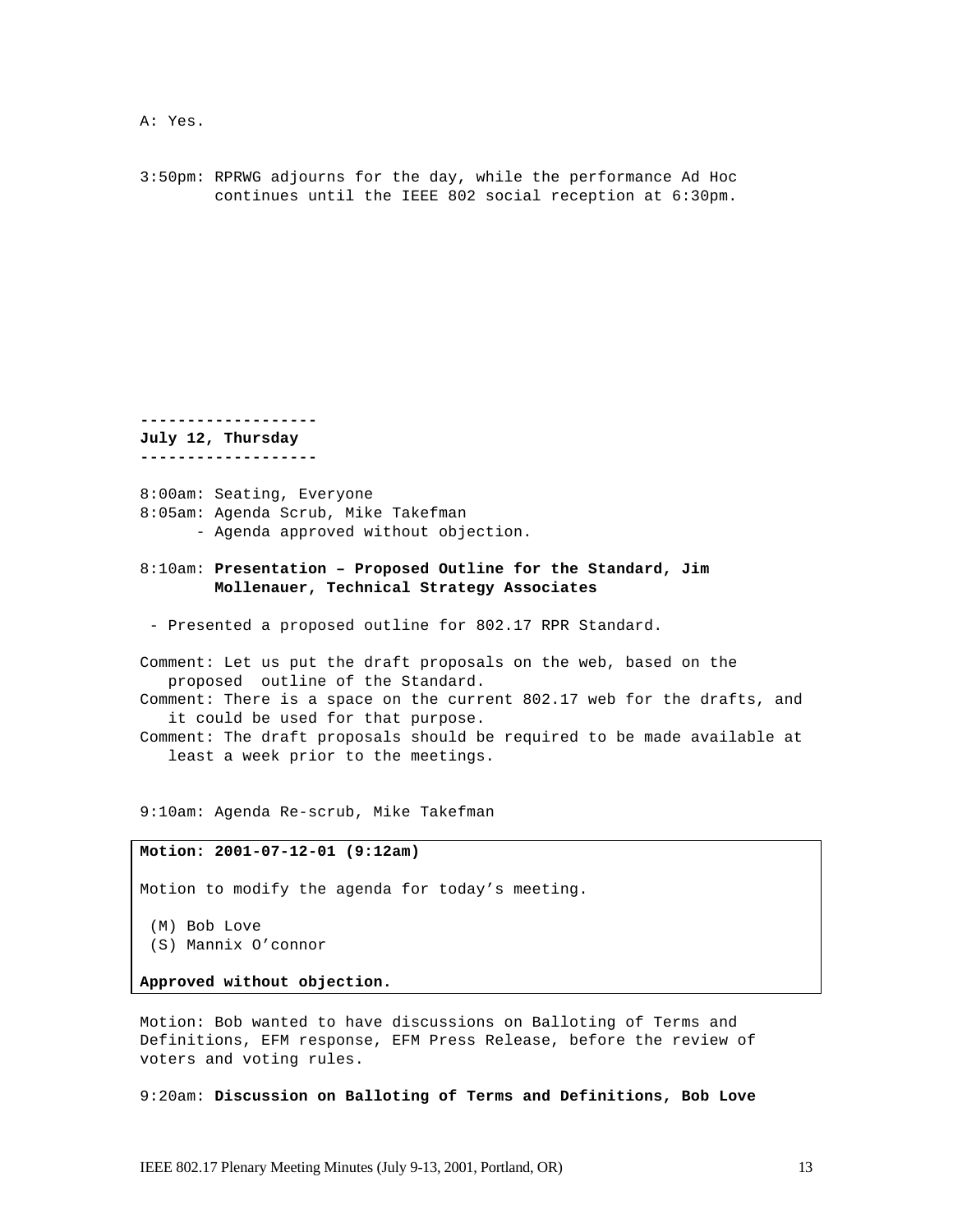- Bob described IEEE procedures for balloting on standards, and in particular, the Terms and Definitions proposal.

Comment: Tag for each item will make database handling manageable.

#### **Motion: 2001-07-12-02 (9:32am)**

Motion for the Terms and Definitions Ad Hoc Committee to submit their current work for 30 day electronic ballot in the format for insertion into the draft.

- (M) Bob Sultan (S) David James
- 

### **Approved by acclamation.**

- Comment: There is IEEE LMSC rule regarding the obligation of the voting members for the voting, e.g., no vote casting for 2-3 consecutive balloting may lose his/her voting rights. Any single comment is seriously reviewed.
- Q: Is there a specific rule regarding the minimum response rate?
- A: IEEE 802 has one.
- 9:45am: **Discussion on EFM Response, Bob Love**
- Bob presented a response letter from EFM Study group on the issues of EFM distinct identity question raised by 802.17.

(Note: The response letter is posted on the 802.17 web.)

9:54am: Straw Poll on SLA Need, Krishna Pattabhiraman

- Krishna wanted to take a straw poll on whether RPR needs to embrace the SLA services. The straw poll showed no objections on the need to provide SLA services. More discussion on the issue followed.
- Q: Are you talking about SLA for RPR network or RPR MAC? A: RPR MAC has effects on network level SLAs.

Comment: There could be properties of MAC which prevents SLA offering feasible. Comment: The clear definition of SLA is also required.

10:10am: Break

#### 10:25am: **EFM (Ethernet First Mile) Press Release, Bob Love**

- Draft EFM Press release for its expected approval by IEEE is reviewed for 802.17 comments and discussions.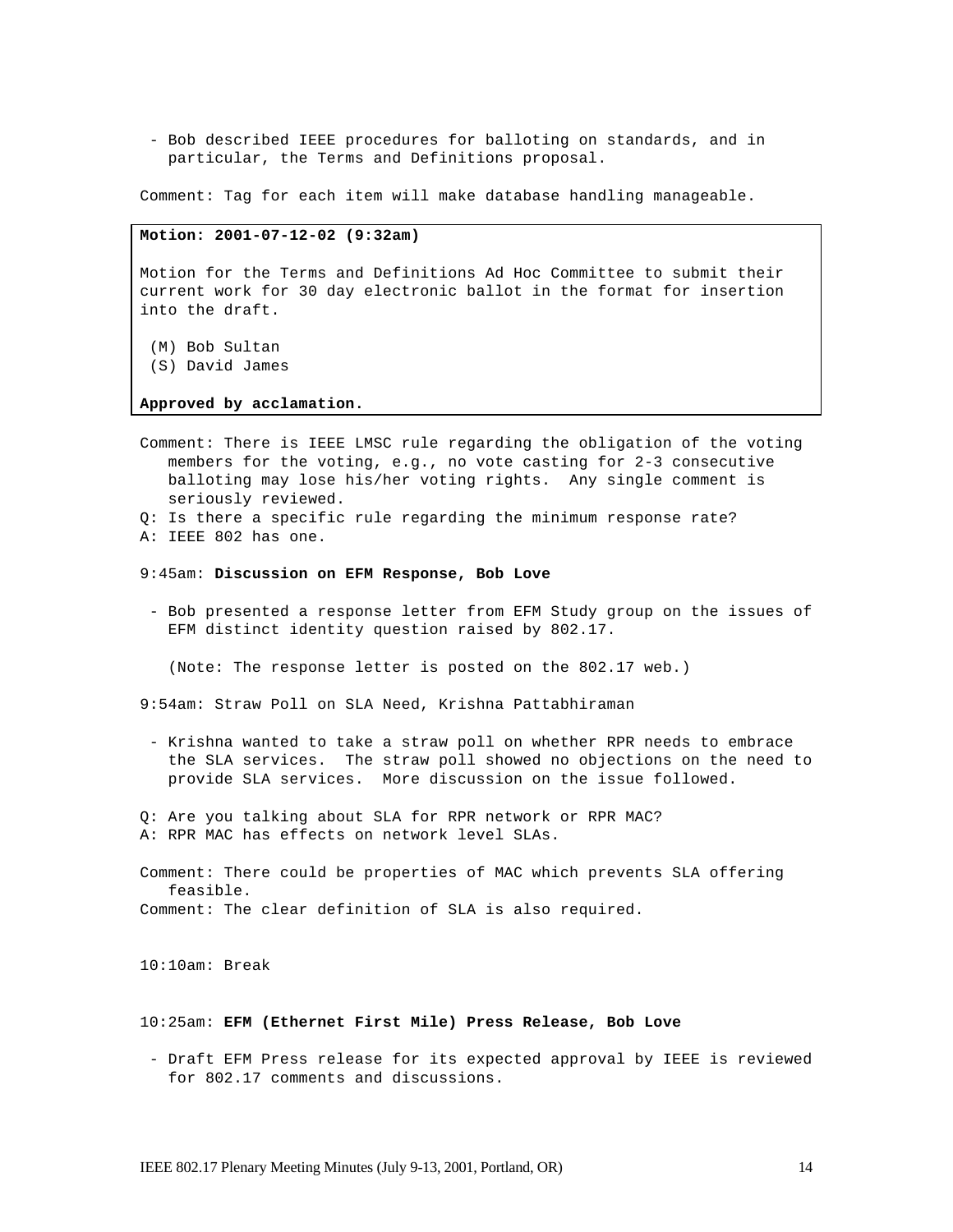10:37am: John Hawkins announced the userID and password for the members only section of the RPRWG web.

### 10:39am: **Performance Ad Hoc Committee Update, Khaled Amer**

- Khaled presented an update on the performance Ad Hoc committee work, including the activities during this week.

### 10:50am: **Review of Voters and Voting Rules, Mike Takefman**

- 10:55am: **Planning the September Interim Meeting, Mike Takefman**
	- Sept 10-13, Santa Clara Marriott
	- Meeting begins at 9:00am, Monday, until noon Thursday
- 10:30am: **More Discussions on the September Meeting, Bob Love**
- Mike Takefman put a proposed outline of work areas for the standard. Discussions followed and the list has been refined.
- The final list for the temporary Ad Hoc group to review during lunch time is as follows (on the next page). It is also noted that this list is not completely exhaustive.
- Proposed outline for 802.17 Standard:
	- 1. Resiliency
		- protection hierarchy
		- wrapping/steering/coexistence
		- achieving 50ms
	- 2. Frame Formats
	- 3. Topology Discovery Mechanisms
	- 4. SONET PHYs
	- 5. Ethernet PHYs
	- 6. Fairness/BW management
		- Transit path design
	- 7. OAM&P
	- 8. MAC Reference/Service Model
	- 9. Aggregation
	- 10. MIB variables Layer Management
	- 11. Bridging
	- 12. System Topology (Especially Heterogeneous Link Speeds)
- Bob requested that the detailed document proposals be submitted from the September meeting on, instead of slide wares.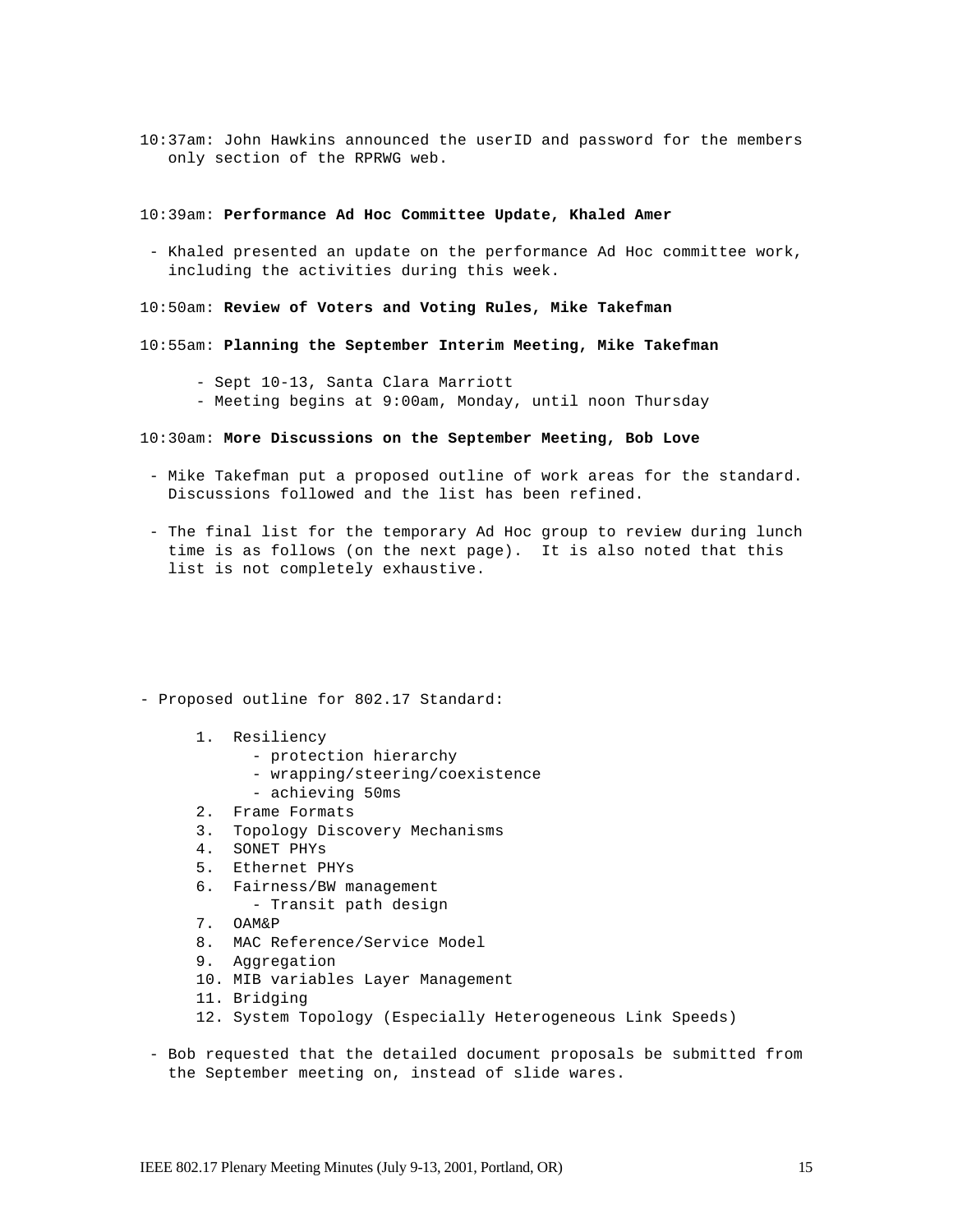**Motion: 2001-07-12-03 (11:25am)**

Motion to require presentations be posted to the web one week prior to each Interim or Plenary meetings, and a notice sent to the reflector.

Procedural (>= 50%)

- (M) Dan Romascanu
- (S) Spencer Dawkins

**Withdrawn after a few modifications following discussions.**

- Bob and some others spoke against the motion emphasizing that presentations need to be changed based on the last minute collaboration and agreements which is essential in speeding up the standard process.

12:05am: Lunch Break

1:15pm: **Discussion on the September Meeting Continues...**

### **Motion: 2001-07-12-04 (1:15pm)**

Moved that because the purpose of September meeting is to review proposed draft sections of the standard, preference be given to presentations in support of text including state diagrams for the draft or text explaining simulations.

Procedural (>=50%) (M) Bob Love (S) David James (Y) 16 (N) 24 (A) 10

**Motion failed.**

#### **Motion: 2001-07-12-05 (1:59pm)**

The 802.17 working group adopts an operating rule as follows: that properly formatted presentation documents in their final form shall be submitted electronically to the chair (or his designee) prior to actual delivery of said presentation to the working group.

Procedural (>50%)

- (M) John Hawkins
- (S) Mike Takefman

**Carried Unanimously.**

2:00pm: **Voting on the Objective Motions, Bob Love**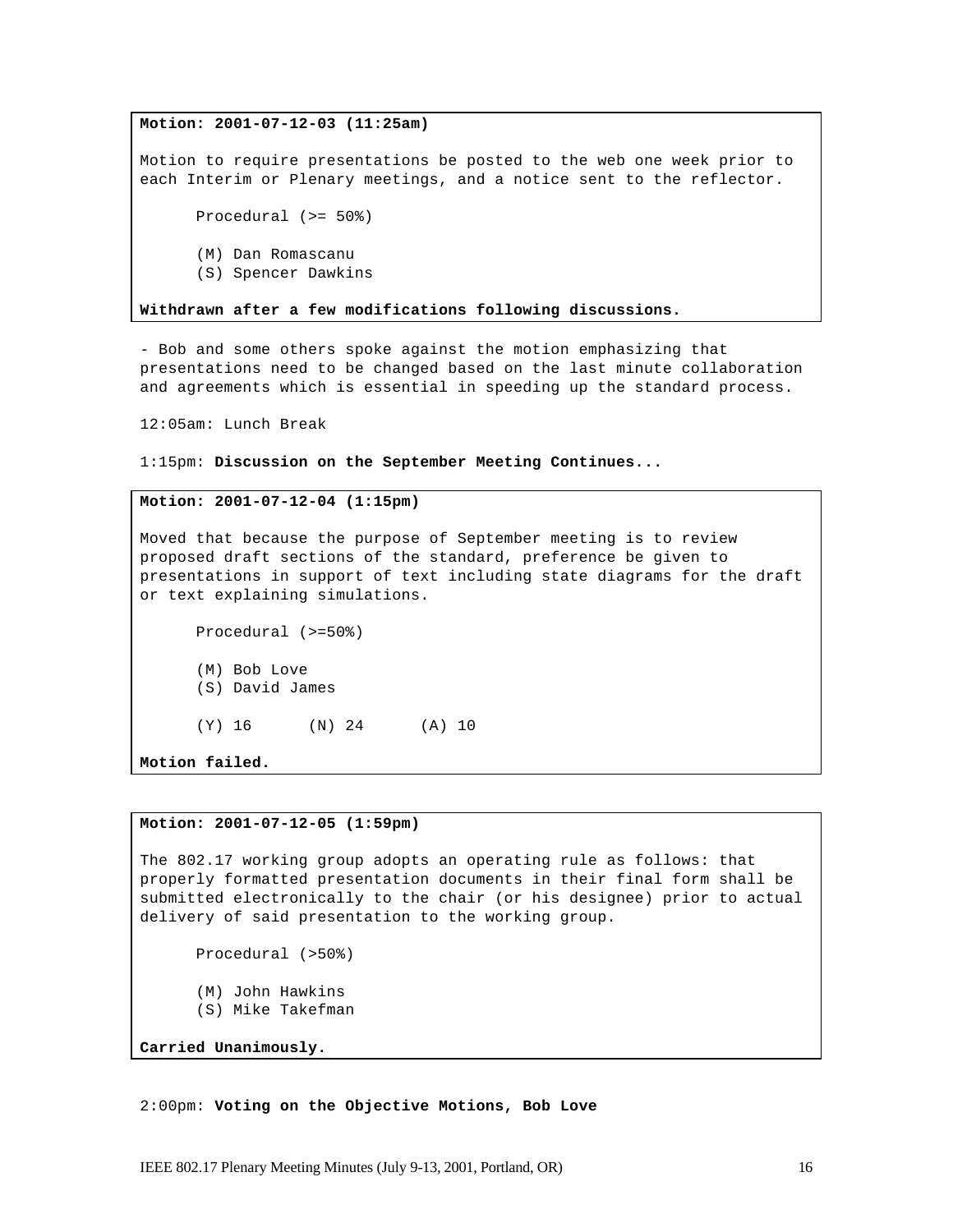- Remaining motions from the May Interim meeting were voted.

## **Motion: 2001-05-17-02 (2:03pm)**

Motion that the IEEE 802.17 MAC interactions between stations shall be defined but not the behaviour and structure within stations.

Technical (>=75%)

(M) Harmen Van As (S) None

**Motion failed, since there is no seconder.**

#### **Motion: 2001-05-17-03 (2:05pm)**

Motion that the IEEE 802.17 MAC shall have a topology discovery mechanism.

Technical (>=75%)

(M) Harmen Van As

(S) Wolfram Lemppenau

**Motion withdrawn.**

### **Motion: 2001-05-17-04 (2:07pm)**

Motion that the IEEE 802.17 MAC topology discovery mechanism shall allow a station to negotiate with the adjacent stations on the parameters necessary for interoperability.

Technical (>=75%)

(M) Harmen Van As (S) Wolfram Lemppenau

**Motion withdrawn.**

## **Motion: 2001-05-17-08 (2:10pm)**

```
The 802.17 Standard shall support rings of at least 63 stations with an 
objective to support up to 255 stations
     Technical (>=75%)
(M) Harry Peng
(S) Nader Vijeh
Passed unanimously.
```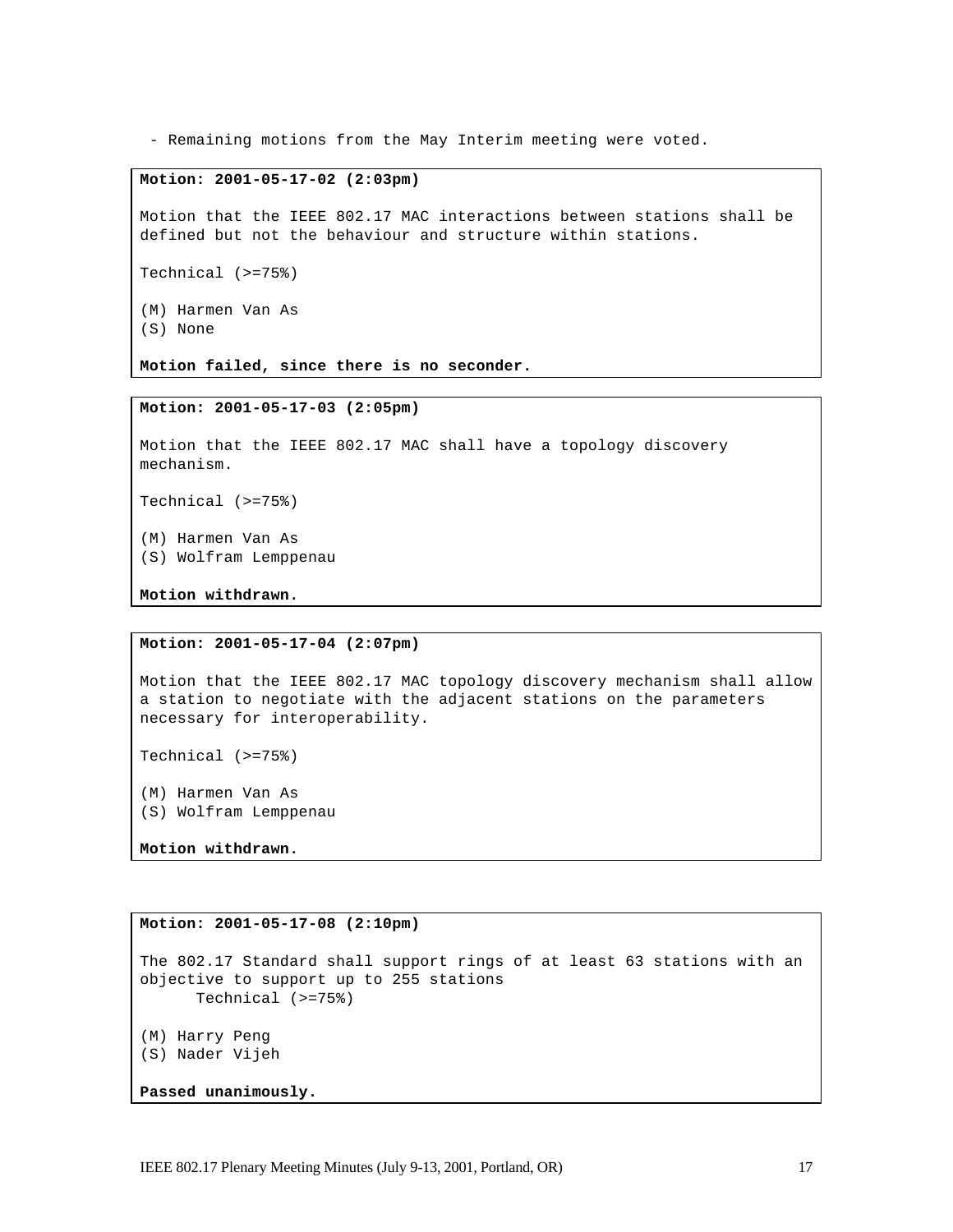**Motion: 2001-05-17-10 (2:12pm)**

The 802.17 standard shall specify minimum and maximum frame sizes that will enable transparent bridging with 802.3. Technical (>=75%) (M) Bob Sultan (S) John Lemon

**Motion Withdrawn.**

**Motion: 2001-05-17-10.5 (2:15pm)**

The 802.17 shall define an optional mechanism for customer traffic separation. Technical (>=75%) (M) Nader Vijeh

(S) Harry Peng

 $(Y)$   $(N)$   $(A)$ 

**Carried by acclamation.**

- The rest of the remaining May motions are withdrawn by the original mover, Bob Sultan. The list of withdrawn motions are as follows:

. Motion: 2001-05-17-11 to 2001-05-17-27 2:35pm: Break for cookies

2:50pm: **More Planning for the September Interim Meeting, Bob Love**

## **Motion: 2001-07-12-06 (2:52pm)**

Moved that the September 802.17 meeting shall be an interim meeting regardless of the number of members present. No motions, and only straw polls will be taken. Procedural (>=50%) (M) Bob Love (S) Spencer Dawkins (Y) 38 (N) 12 (A) 9

**Motion Carried.**

- Mike mentioned that the EFM OAM group would like to give presentations for possible collaboration in September Interim.

3:05pm: **Voting on Objective Motions Continues...**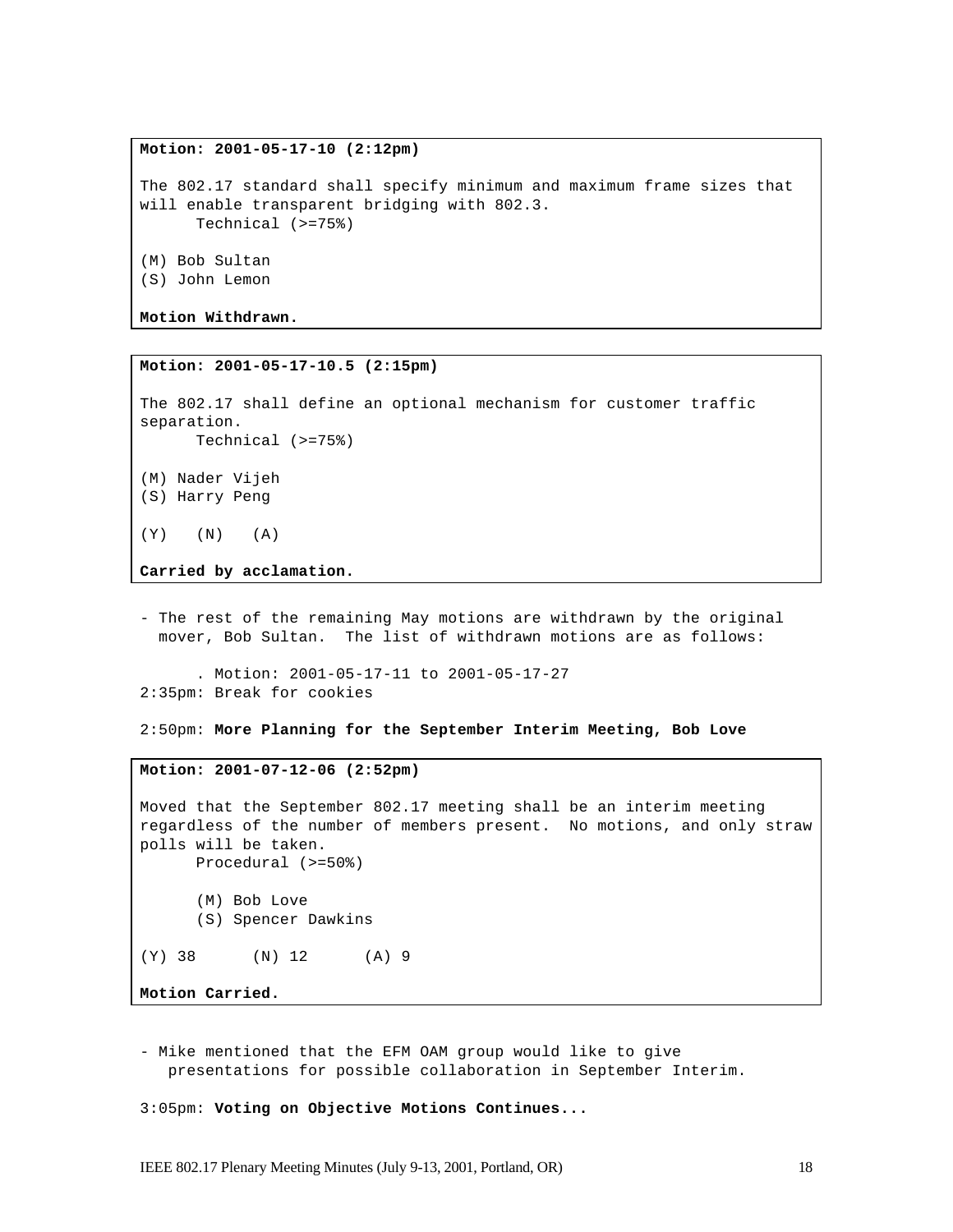**Motion: 2001-07-12-07 (3:05pm)** The 802.17 will not preclude logical aggregation of multiple physical links between nodes. Technical (>=75%) (M) Bruce B. Johnson (S) Raj Sharma (Y) 36 (N) 6 (A) 13

**Motion Carried.**

Comment on Motion 2001-07-12-07:

- The motion is to put a sub-layer to sit on the MAC to do link aggregation.
- Considering the amount of work involved in 802.17, such additional motion is not considered helpful.
- There exist similar implementation already, and may not necessarily add more work for 802.17.
- 3:30pm: **Update from the Outline Editing Ad Hoc group, Jim Mollenaur**
- Editing will be done using MS Word for wider accessibility for draft sections. Diagrams and graphs will be done using native Word tool, or Visio.
- Q: Is any standard format for the diagrams available, such as arrow sizes and line thickness? A: No.
- 
- The draft outline for the 802.17 Standard will be posted on the web.

#### **Motion: 2001-07-12-08 (3:50pm)**

The outline created by Jim Mollenaur et al. to be used as a guidance in preparing our text for the submission and discussion in the September Interim meeting.

Procedural (>=50%)

 (M) Jim Mollenaur et al. (S) Bob Sultan

**Motion Carried Unanimously.**

3:50pm: Friday meeting is cancelled 3:50pm: **End of July Plenary meeting.**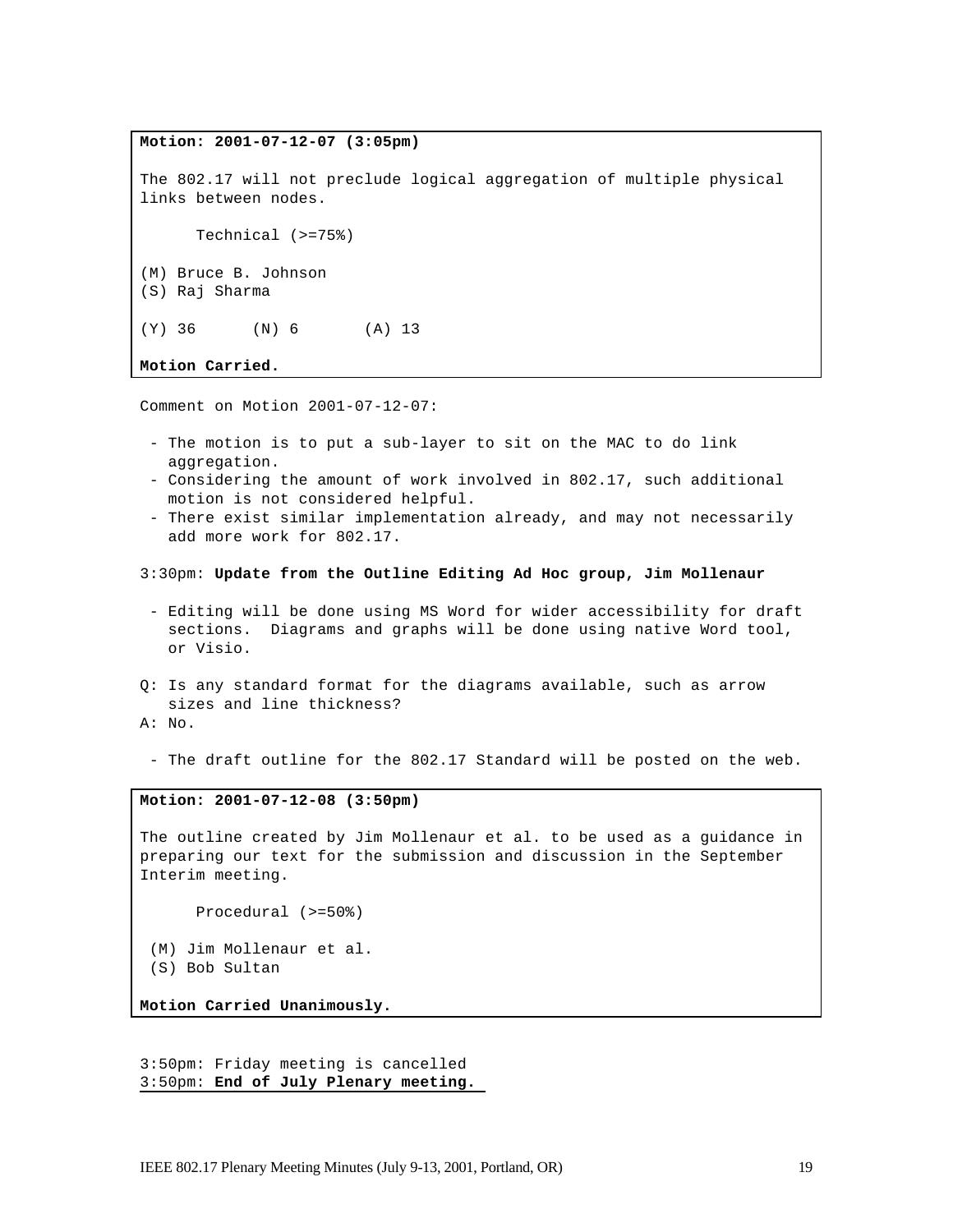# **Appendix: Attendance List (Total: 149)**

| #  | (Attendees)             |                 |
|----|-------------------------|-----------------|
| 1  | Sanjay K.               | Agrawal         |
| 2  | Khaled                  | Amer            |
| 3  | Paul                    | Amsden          |
| 4  | Siamack                 | Ayandeh         |
| 5  | Gunes                   | Aybay           |
| 6  | <b>Bob</b>              | Barrett         |
| 7  | Constantinos<br>Bassias |                 |
| 8  | Wang                    | Bin             |
| 9  | ΚD                      | Bindra          |
| 10 | Tom                     | <b>Black</b>    |
| 11 | Mark                    | Bordogna        |
| 12 | Richard                 | Brand           |
| 13 | Martin                  | Brewer          |
| 14 | Rhett                   | Brikovskis      |
| 15 | Andrew                  | Brown           |
| 16 | Leon                    | <b>Bruckman</b> |
| 17 | Italo                   | Busi            |
| 18 | Nitzan                  | Cafif           |
| 19 | Robert                  | Castellano      |
| 20 | James                   | Chan            |
| 21 | Benjamin                | Chen            |
| 22 | Brian                   | Cheng           |
| 23 | Zhutao                  | Cheng           |
| 24 | David                   | Cheon           |
| 25 | David                   | Closs           |
| 26 | John                    | Collins         |
| 27 | Patrick                 | Conlon          |
| 28 | Charles                 | Cook            |
| 29 | John                    | Coulter         |
| 30 | Fredrik                 | Davik           |
| 31 | Mike                    | Davis           |
| 32 | Spencer                 | Dawkins         |
| 33 | Surajit                 | Dey             |
| 34 | Emil                    | Drottar         |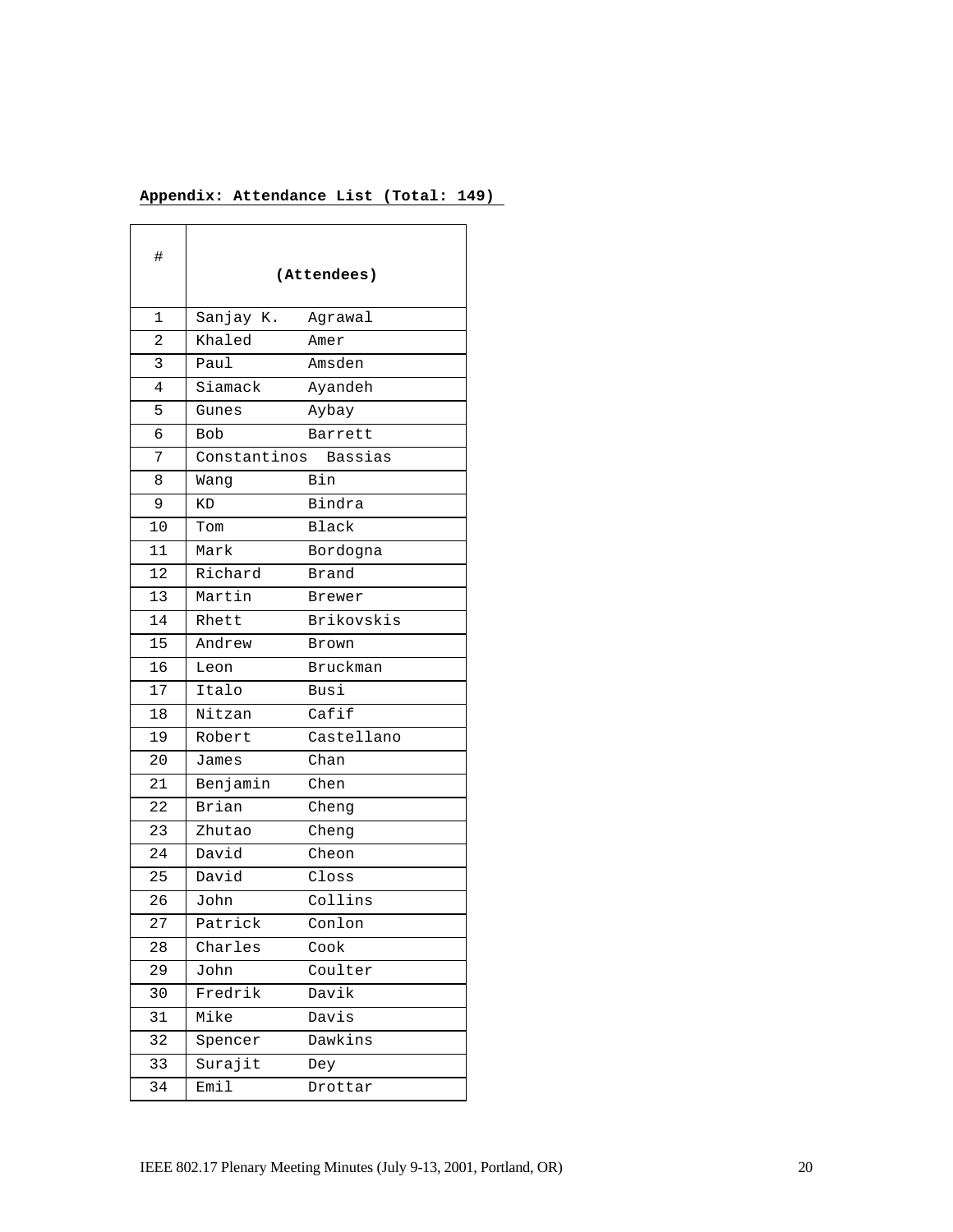| #  |                  | (Attendees) |
|----|------------------|-------------|
| 35 | Lewis            | Eatherton   |
| 36 | Hesham           | Elbakoury   |
| 37 | Angela           | Faber       |
| 38 | Jason            | Fan         |
| 39 | Ron              | Fang        |
| 40 | Henrik<br>Lars   | Frederiksen |
| 41 | Jingsong         | Fu          |
| 42 | Denton           | Gentry      |
| 43 | Omer             | Goldfisher  |
| 44 | Martin           | Green       |
| 45 | Stephen          | Haddock     |
| 46 | John             | Hawkins     |
| 47 | Carl             | Hayssen     |
| 48 | Michael<br>Ρ.    | Henderson   |
| 49 | Albert           | Herrera     |
| 50 | Dan              | Hilberman   |
| 51 | Brian            | Holden      |
| 52 | <b>Bob</b>       | Hott        |
| 53 | Henry            | Hsiaw       |
| 54 | Chang            | Huang       |
| 55 | Wai-Chau         | Hui         |
| 56 | Ran              | Ish-Shalom  |
| 57 | Jeanne De        | Jaegher     |
| 58 | David            | James       |
| 59 | Holden           | Jessup      |
| 60 | Pankaj           | Jha         |
| 61 | Bruce B          | Johnson     |
| 62 | Esmail           | Kalami      |
| 63 | Tae-Kyu          | Kang        |
| 64 | Jim              | Kao         |
| 65 | Harsh            | Kapoor      |
| 66 | Barvin           | Kar         |
| 67 | Vasan            | Karighattam |
| 68 | Michael          | Kelsen      |
| 69 | Yongbum          | Kim         |
| 70 | Hideyoki         | Kamatomo    |
| 71 | Peter            | Lassen      |
| 72 | Byoung-Joon (BJ) | Lee         |
| 73 | Chuck            | Lee         |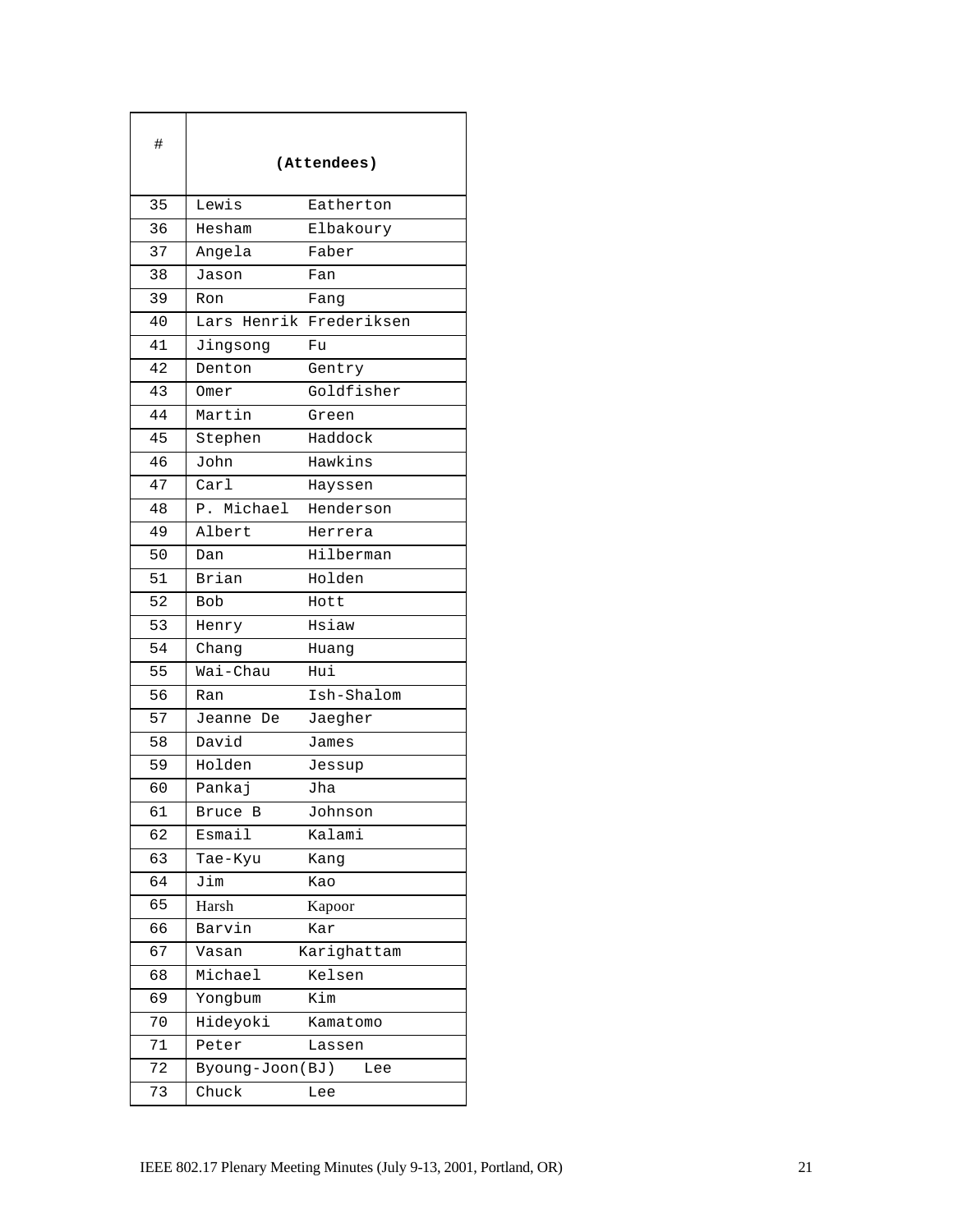| #   | (Attendees)   |               |
|-----|---------------|---------------|
| 74  | Hyeong-Ho     | Lee           |
| 75  | John          | Lemon         |
| 76  | Heng          | Liao          |
| 77  | Robert D.     | Love          |
| 78  | Arman         | Maghborleh    |
| 79  | Chris         | Mangan        |
| 80  | Vittorio      | Mascolo       |
| 81  | Tom           | Mathey        |
| 82  | Thomas        | Meehan        |
| 83  | Adisak        | Mekkittikul   |
| 84  | Sherri        | Menefee       |
| 85  | Dave          | Meyer         |
| 86  | David         | Milliron      |
| 87  | Wataru        | Mizutani      |
| 88  | Jim           | Mollenauer    |
| 89  | Gal           | Mor           |
| 90  | Ashwin R.     | Moranganti    |
| 91  | Simon         | Moseley       |
| 92  | Masahiko      | Mukai         |
| 93  | Kristian      | Nelson        |
| 94  | Mannix        | 0'Connor      |
| 95  | Masato        | Okuda         |
| 96  | Cel           | Ololo         |
| 97  | Fredrick      | Olsson        |
| 98  | Robin         | Olsson        |
| 99  | Fredrik       | Orava         |
| 100 | Bonghyuk      | Park          |
| 101 | Chip          | Paryzek       |
| 102 | Krishna       | Pattabhiraman |
| 103 | Harry         | Peng          |
| 104 | Allan         | Pepper        |
| 105 | $\text{Carl}$ | Perntz        |
| 106 | Tim           | Plunkett      |
| 107 | Vish          | Ramamurti     |
| 108 | Lars          | Ramfelt       |
| 109 | Komal         | Rathi         |
| 110 | Behrooz       | Rezvani       |
| 111 | Stuart        | Robinson      |
| 112 | Dan           | Romascanu     |